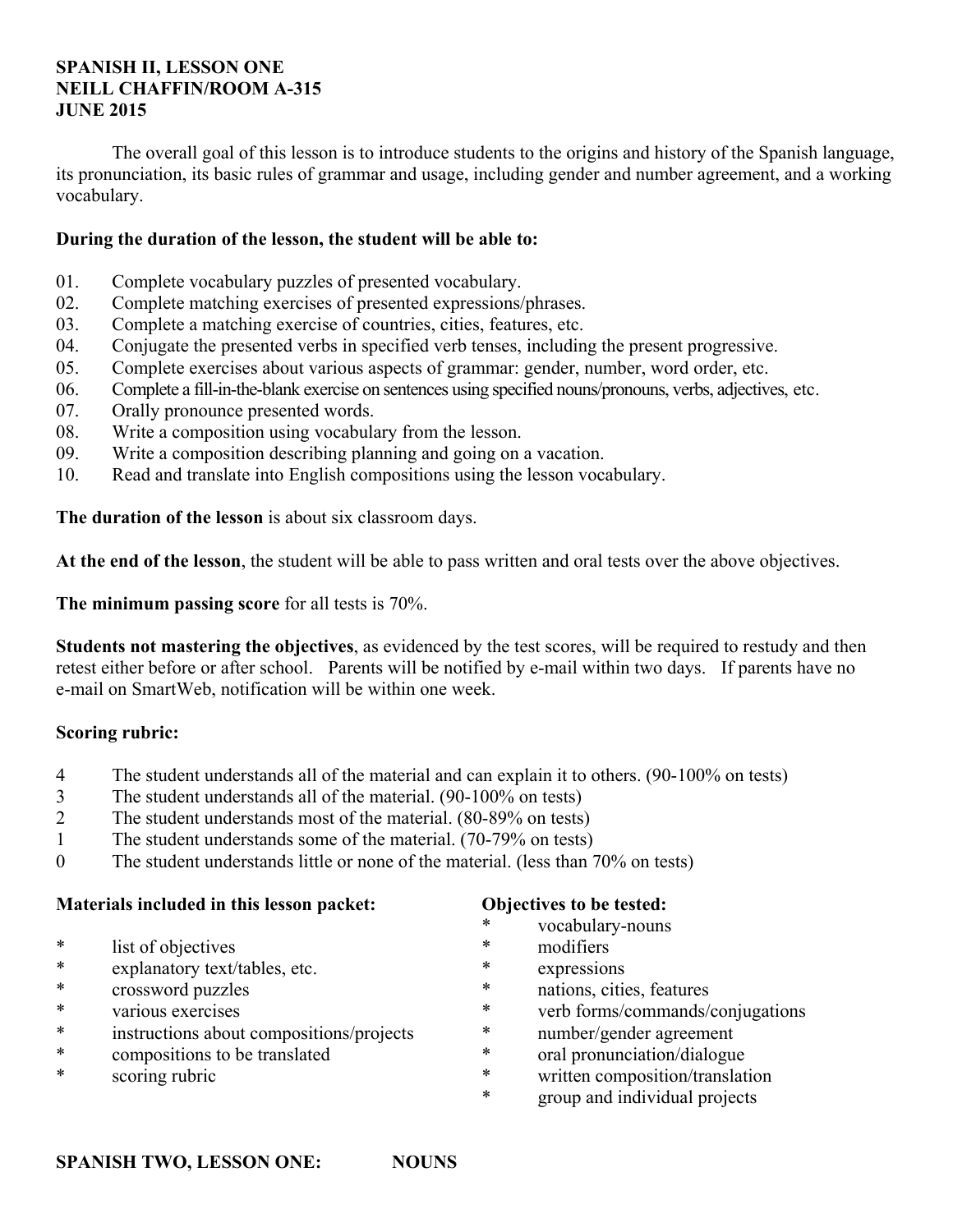**el aeropuerto el/la agente la pantalla la terminal el documento la lìnea aèrea el vuelo el avión el fondo la ciudad la cabina la torre de control el pasajero el\la asistente de cabina la màscara de oxìgeno el control de seguridad el pasaporte la fila (cola) el destino la salida el equipaje la maletera el/la taxista la tarjeta de embarque la tarjeta de abordar el pasabordo el mostrador el viaje el boleto electrónico el nùmero del asiento el taxi la maleta el vuelo nacional el vuelo internacional la hora de salida el nùmero del vuelo el nombre del pasajero la mochila el dibujo la frase la fotografìa la puerta de salida el compartimiento el despegue el aterrizaje el cinturón de seguridad el pasillo el servicio** airport agent screen

terminal document airline flight airplane background city cabin control tower passenger steward/stewardess oxygen mask security control passport line destination exit/departure luggage/baggage trunk (car) taxi driver boarding pass boarding pass boarding pass counter journey/trip electronic ticket seat number taxi suitcase national/domestic flight international flight time of departure flight number passenger name backpack drawing/illustration sentence/phrase photograph exit door compartment lift-off/take-off landing seat belt aisle restroom **la ventanilla el retraso/la demora la señal de no fumar la càmara digital la playa la selva** 

**la montaña el pico el rìo el lago el ocèano el autobùs la tele/televisión la tarjeta telefónica la tarifa la tarjeta de crèdito el tiempo la tempestad la turbulencia las nàuseas el miedo el aterrizaje violento las vacaciones la vida la tensión/el estrès el tapón el/la socorrista el boleto de ida y regreso la sala de espera la tabla el trànsito/tràfico el sitio Web el/la turista el impuesto la parada el sitio de estacionar la velocidad màxima la escalera el precio la pista el paisaje el mar el lavabo la rueda de recambio el volante la calle de sentido ùnico las afueras/los suburbios el móvil/el celular**

window delay no-smoking sign digital camera beach forest/jungle mountain peak (mountain) river lake ocean bus television telephone card fare/price credit card weather storm turbulence nausea fear crash vacation life tension/stress traffic jam paramedic round-trip ticket waiting room board/chart/table traffic web site tourist tax/duty stop/station parking space maximum speed stairs/stairway price runway scenery/landscape sea sink(wash-basin) spare tire steering wheel one-way street outskirts/suburbs cell phone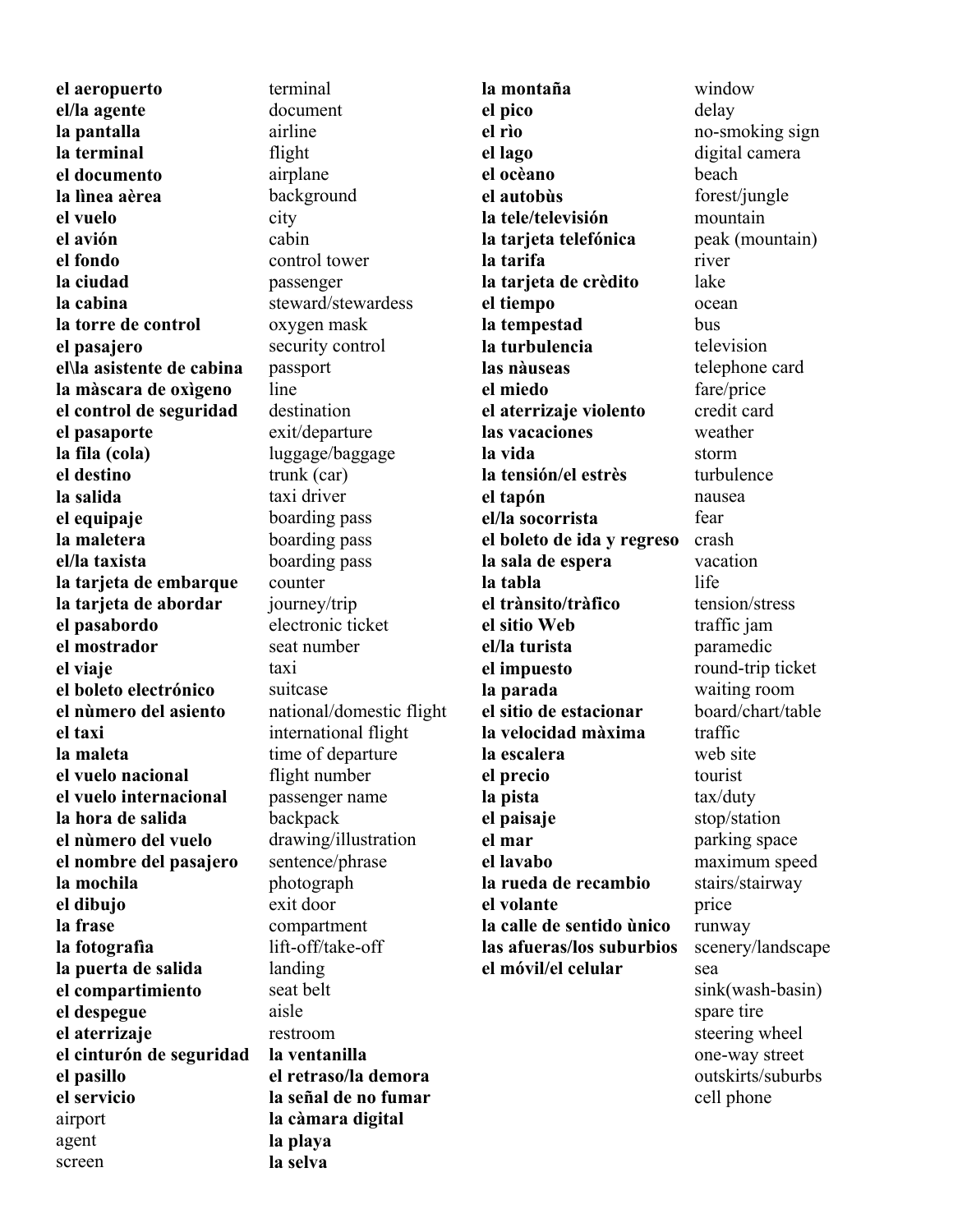#### **SPANISH TWO, LESSON ONE: MODIFIERS/EXPRESSIONS**

**nuevo internacional/nacional la hora de salida/embarque abordo electrònico superior/inferior cada mucho de mano abrochado todo mismo ya muy ¿cuànto? ùnico hasta desde a tiempo antes de después de tarde temprano cerca de lejos de también dentro de poco luego con permiso por la mañana/noche de vez en cuando para ¿cuàndo? propio algo aquì ¡qué sorpresa! ¿por qué? ¡qué suerte! ¿còmo està? ¿còmo es? porque ahora sin ¿quién? ¿adònde? ¿dònde? ¿de dònde?**

new international/national departure/boarding time aboard electronic upper/lower each much hand/by hand fastened all same now very how much? sole/unique/only until/up to/as far from/since on time before after late early near/around far from also soon/shortly later/then excuse me in the morning/at night from time to time for/in order to when? own something here what a surprise! why? how lucky! how is? how is? because now without who? to where? where? from where? **ràpido** 

**lleno larga ahora mismo ¡vamos ya! ¡oye! siempre antiguo històrico hay gran/grande montañoso nevado alto como pequeño hacer cola/fila densa inhòspita impenetrable aislado àrido a lo largo claro que sì/claro que importante difìcil al oeste/norte/sur/este hay que a veces cubierto misterioso inmenso a tiempo a pesar de si rectàngulo triàngulo paralelo perfecto varios necesario favorito ¿cuàl? geogràfico ¿qué? abajo ¿a qué hora? allì** quick/rapid full/filled

long right now let's go now! listen! always antique/old/ancient historic there is/are large/great/grand mountainous snowy tall/high like/as small get in line/make a line dense inhospitable impenetrable isolated/remote arid/dry for the most part/largely clearly/of course important difficult to the west/north/south/east there is to/it's necessary to at times covered mysterious immense on time in spite of/despite if rectangular triangular parallel perfect various/several necessary favorite which? geographical what? below at what time? there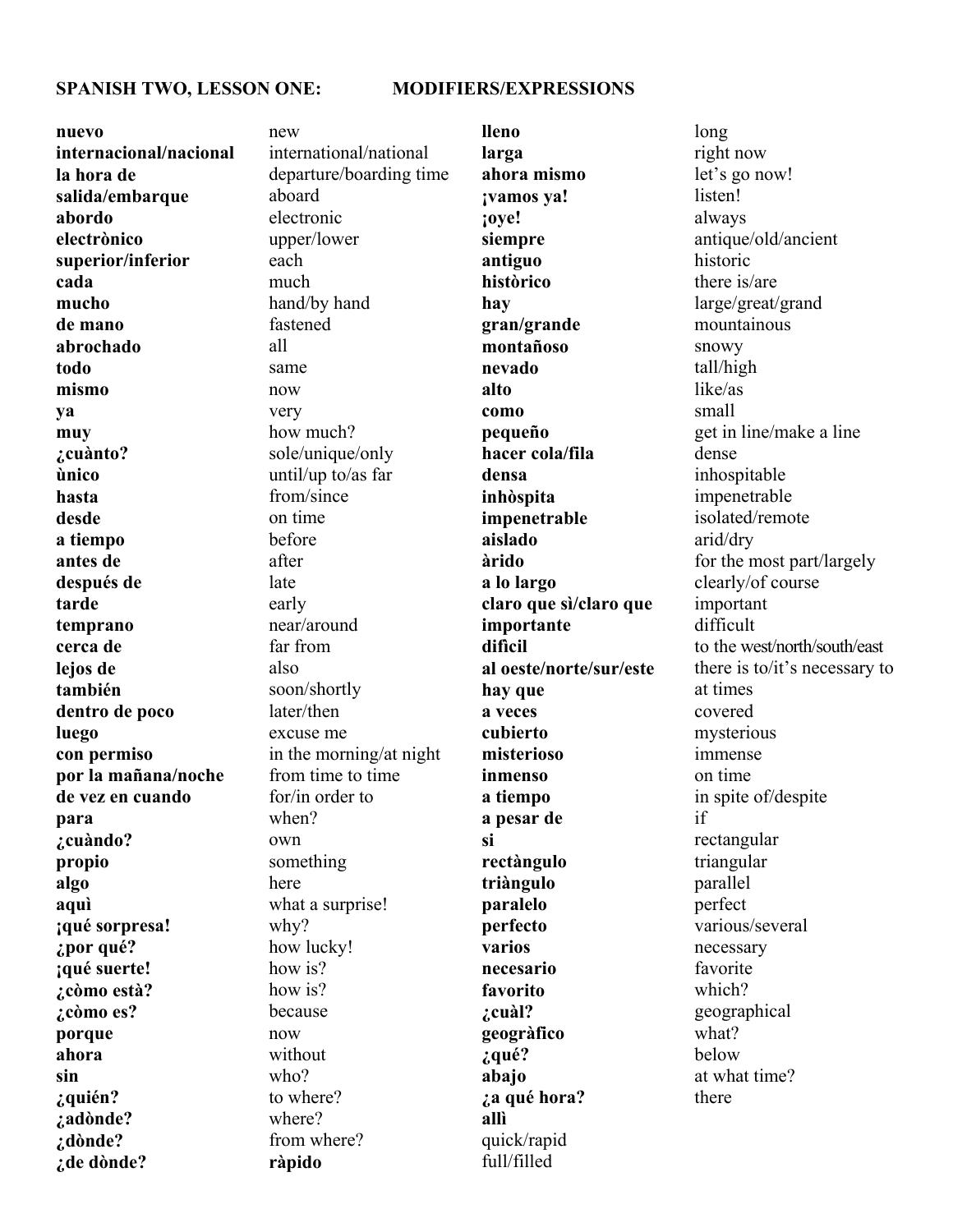### **SPANISH II, LESSON ONE: INFINITIVES/COMMANDS**

DESPEGAR (take off, as of an airplane) REVISAR (check, look over, examine) TOMAR (take) VER (see) SERVIR (serve) NECESITAR (need) TENER (have) ESTAR (be) SER (be) PASAR (pass) ESPERAR (wait, hope for) PODER (be able, can) DEMOSTRAR (demonstrate) USAR (use) IR  $(go)$ HACER (do, make, pack) SALIR (leave) PONER (put, place) AYUDAR (help, aid, assist) TRAER (carry, take) FACTURAR (check) IMAGINAR (imagine) LLAMAR (call) LLEGAR (arrive) ABRIR (open) SENTARSE (sit down, be seated) DAR (give) BUSCAR (look for) HABLAR (talk) BAJARSE (get down, get out of) VOLAR (fly) ATERRIZAR (land) LLEVAR (wear, carry) PREPARAR (prepare) CONTESTAR (answer) PREGUNTAR (ask, question) EMPEZAR (begin) MOSTRAR (show) EMBARCAR (embark, board, get on) ABORDAR (board, get on, embark) ABROCHAR (fasten) PEGAR (stick, adhere) FUMAR (smoke) DESEMBARCAR (deplane, get off) GUSTARSE (like, be pleased by) VENIR (come) OIR (hear)

ESCUCHAR (listen, listen to) COMER (eat) MIRAR (watch, look at) VIVIR (live) CAER(SE) (fall, fall down) LEER (read) VOLVER(SE) (return, go back) REGRESAR (return, go back) VISITAR (visit) VIAJAR (journey, take a trip) APRENDER (learn) ESTUDIAR (study) JUGAR (play, as a game) CORRER (run) ROBAR (rob) LANZAR (throw, give) CORTAR (cut) ANUNCIAR (announce) PERDER (lose, miss) PENSAR (think) SOBREVOLAR (fly over) QUERER (wish, want) ENSENAR (teach) BEBER (drink) COMPRAR (buy) CONOCER (know, as of a person) SABER (know) PATINAR (skate) ESCRIBIR (write)

**NOTE: The majority of these infinitives are conjugated in the simple tenses for you in the Spanish I compendiums you received last year. If you did not have me for Spanish I last year, you can get them from me.**

# **SOME USEFUL COMMANDS:**

*(all are familiar form)*

**dime/dile a èl/ella** (tell me/him/her) **contèstame/contèstale a èl/ella** (answer me/him/her) **pregùntame/pregùntale a èl/ella** (ask me/him/her) **escoge** (choose) **escribe** (write) **cambia** (change) **contesta** (answer) **escucha** (listen) **parea** (match) **completa** (complete) **identifica** (identify) **describe** (describe) **verifica** (verify) **lee** (read)

### **SPANISH II, LESSON ONE: THE PRESENT PROGRESSIVE VERB FORM**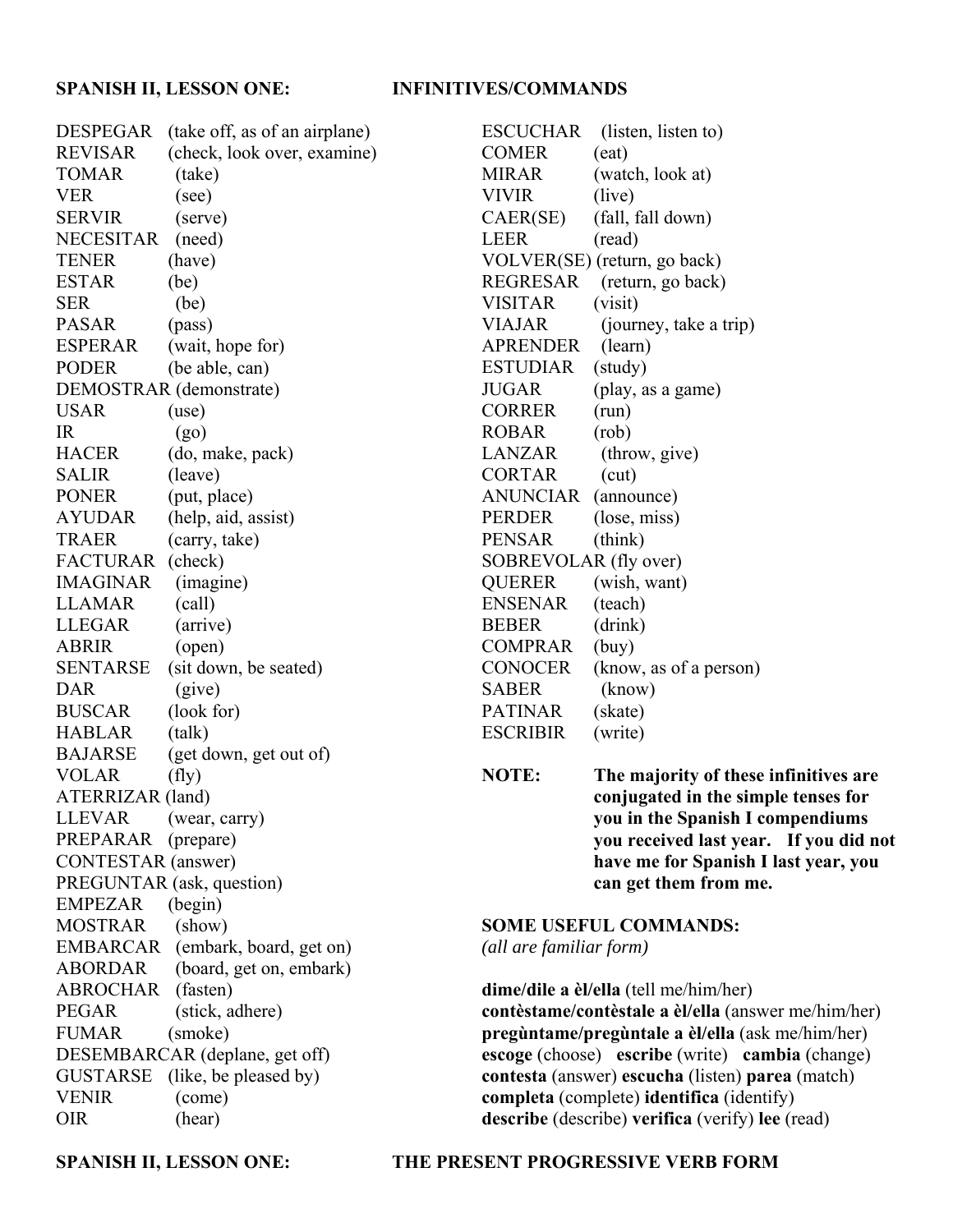While the simple present tense is often used to indicate an action presently taking place, there is also the present progressive (el presente de progresivo). It is quite simple to learn. You use the conjugated forms of *estar* along with the **present participle** of the infinitive.

## **FOR AR INFINITIVES:**

Use the **stem** of the infinitive and add *"ando*":

**habl***ando*, **escuch***ando*, **embarc***ando*, **busc***ando*, **vol***ando*, **abord***ando*, **mostr***ando*, **lleg***ando*, **patin***ando*, **levant***àndo(*se), etc.

**yo estoy** hablando/escuchando/embarcando **tù estàs** hablando/escuchando/embarcando **Ud./èl/ella està** hablando/escuchando/embarcando **nosotros/as estamos** hablando/escuchando/embarcando **vosotros/as estàis** hablando/escuchando/embarcando **Uds./ellos-as estàn** hablando/escuchando/embarcando

### *translating as:*

**I am** talking/listening/embarking **you are** talking/listening/embarking **you/he/she** are/is talking/listening/embarking **we are** talking/listening/embarking **you are** talking/listening/embarking **you/they are** talking/listening/embarking

pegando fumando abordando facturando dando ayudando patinando comprando pensando buscando anunciando esperando imaginando robando jugando lanzando enseñando

sentàndose *note the accent mark on the reflexives* cuidàndose *note the accent mark on the reflexives*

#### **FOR ER/IR INFINITIVES:**

Use the **stem** of the infinitive and add "*iendo*":

**com**iendo, **hac***iendo*, **beb***iendo*, **escrib***iendo*, e**ntend***iendo*, **conoc***iendo*, **corr***iendo*, **aprend***iendo*, **volv***iendo*, etc.

**Note:** sometimes the addition is spelled "*yendo*":

**le***yendo*, **tra***yendo*, **o***yendo*, **ca***yendo*, *yendo* (ir)

**Note:** remember that some stems are irregular, but this does not affect the progressive ending:

**durm***iendo*, **sint***ièndo*(se), **sigu***iendo*, **repit***iendo*, etc. dormir sentirse seguir repetir

**yo estoy** comiendo/haciendo/escribiendo **tù estàs** comiendo/haciendo/escribiendo **Ud./èl/ella està** comiendo/haciendo/escribiendo **nosotros/as estamos** comiendo/haciendo/escribiendo **vosotros/as estàis** comiendo/haciendo/escribiendo **Uds./ellos-as estàn** comiendo/haciendo/escribiendo

#### *translating as:*

**I am** eating/making/writing **you are** eating/making/writing **you/he/she** eating/making/writing **we are** eating/making/writing **you are** eating/making/writing **you/they are** eating/making/writing

saliendo abriendo viendo poniendo conociendo perdiendo queriendo reunièndose *note the accent mark on the reflexives* devolvièndose *note the accent mark on the reflexives*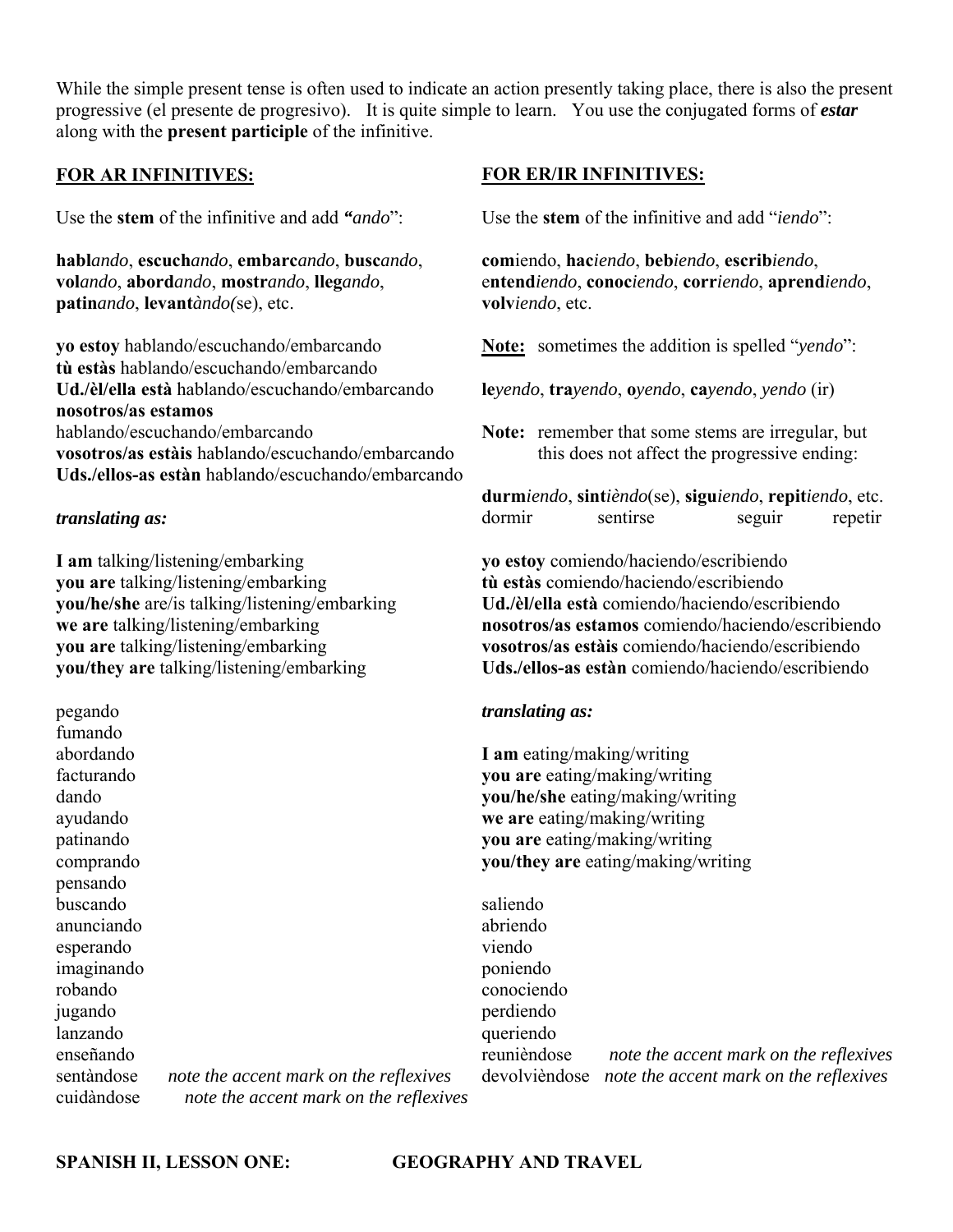You've probably already noticed-duh!-that this lesson has a lot to do with travel and geography. In the United States and Europe (especially since the development of the European Union), travel is generally very easy, due to well-developed highway and road systems, a topography that is usually well-suited to vehicular and train travel, the ready and relatively inexpensive availability of airplane flights, and the lack of delays at national borders. This is aided by long and steady economic, governmental, and political stability. These conditions are often lacking in Latin-American countries, although there are some notable exceptions.

This is not to say that long-range vehicular and train travel is inadequate in all Spanish-speaking countries. Again, there are some notable exceptions. However, in most countries of Central and South America, the topography presents considerable obstacles. Let's say you want to travel from Argentina to Chile. There is the little matter of the Andes Mountains to consider! Roads across these forbidding mountains are few and far between, and many of the ones that do exist are extremely dangerous. Again, consider travel in Brazil. Much of Brazil is a tropical jungle with few passable roads. Even in countries where good long-distance highways may exist-Mexico, for example-, travel to remote and isolated areas can be quite a challenge.

The Spanish-speaking areas of Central and South America are geographically diverse. Northern Mexico is mostly a desert. This changes slowly into a tropical jungle in the southern parts of the country. Central America is mostly tropical jungle. Columbia is jungle and high mountains. The northern coast of South America is also mostly tropical jungle. Brazil is mostly tropical jungle, although this gives way to plains in the southern reaches of the country. Vast plains-the pampas and llanos-characterize much of Argentina. The long and rugged Andes Mountains, containing some of the highest peaks in the world, dominate western South America. Countries such as Ecuador and Bolivia have geographical features ranging from tropical jungle to high-altitude plateaus and extremely dry deserts. Chile is isolated from the rest of South America by the Andes Mountains; it is a long narrow country with a fertile coastline and high mountains, ending in the cold and forbidding region at the southern end of the continent.

For these reasons, as well as matters of political boundaries, lack of governmental controls and safeguards, and internal conflicts, surface travel can be difficult and dangerous, not to mention time-consuming. Air travel is a necessity in most parts of Central and South America, the major Spanish-speaking areas of the world. Surface travel from, say, Surinam to Chile can take several days at least. Flying is a matter of a few hours. Major airports in Central and South America are modern, well-equipped, and suited to international travel. Since travel in Central and South America is largely by air, at least for tourists, it is good to know the vocabulary that will help you to do this.

You will be expected to know at the end of this lesson the geographical and political make-up of Central and South America. You will be expected to know the general topography of parts of Central and South America, the names and locations of the countries, the names of the major cities, and other such information as indicated in the following table.

**SPANISH II, LESSON ONE: NATIONAL CHARACTERISTICS**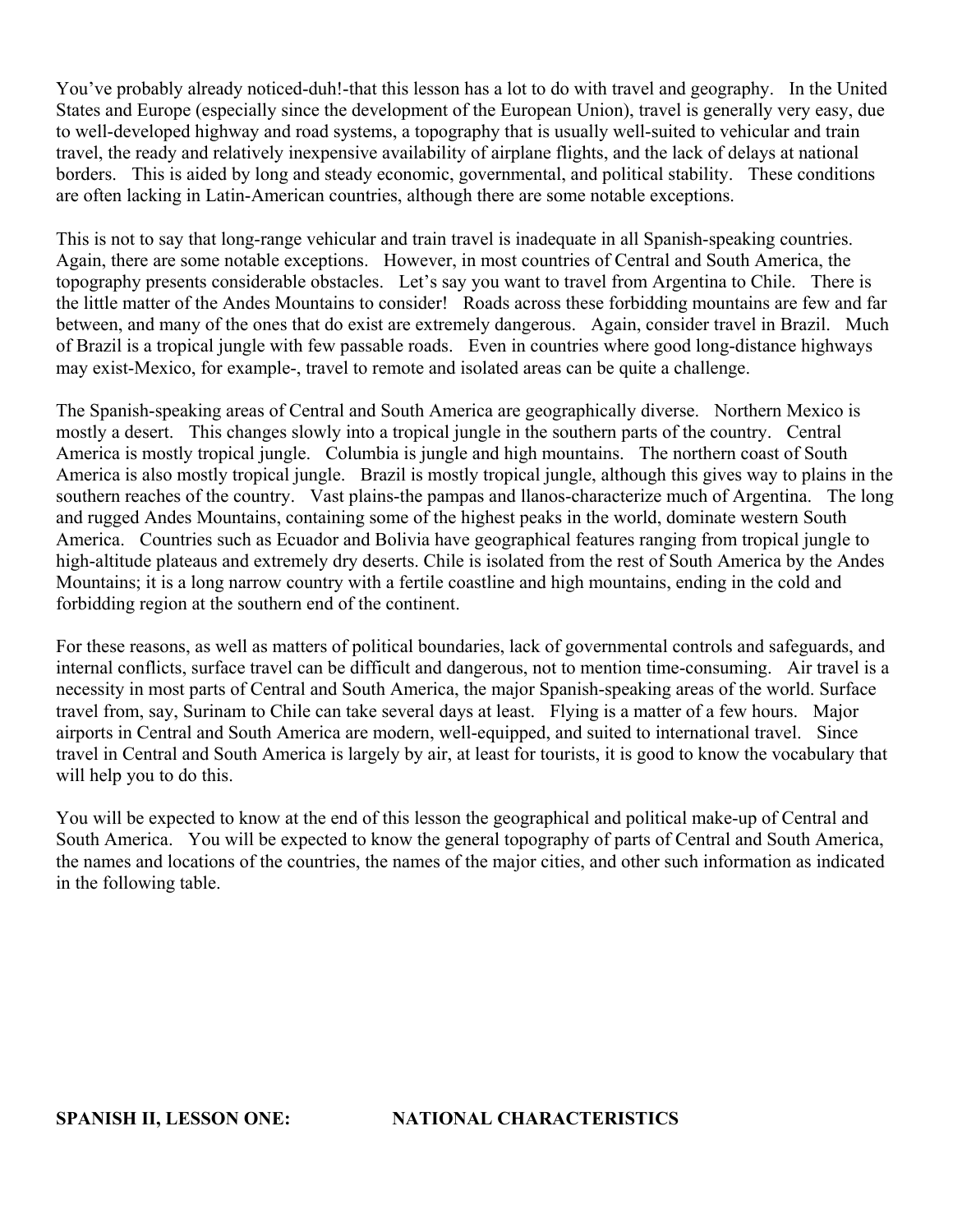| <b>NAME</b>       | <b>CAPITAL</b>        | <b>POPULATION</b> | <b>AREA</b>   | <b>NEIGHBORS</b>      | <b>SURFACE</b>           |
|-------------------|-----------------------|-------------------|---------------|-----------------------|--------------------------|
| <b>GOVERNT.</b>   | <b>AND MAJOR</b>      | (approx.) AND     | (approx.)     |                       | <b>FEATURES</b>          |
| <b>LOCATION</b>   | <b>CITIES</b>         | <b>DENSITY</b>    |               |                       |                          |
| Spain             | <b>Madrid</b>         | $40$ million +    | 195 thousand  | <b>France</b>         | arid central             |
| constitutional    | Valencia              | 210 per sq. Mile  | sq. Miles     | Andorra               | plateau, NW              |
| monarchy          | <b>Barcelona</b>      |                   |               | Portugal              | heavily                  |
| <b>Europe</b>     | Cadiz                 |                   |               | Gibraltar             | watered, S               |
|                   |                       |                   |               |                       | Mediterranean            |
|                   |                       |                   |               |                       | climate                  |
| <b>Mexico</b>     | <b>Mexico City</b>    | 110 million $+$   | 762 thousand  | <b>United States</b>  | arid north and           |
| federal           | Guadalajara           | 145 per sq. Mile  | sq. Miles     | <b>Belize</b>         | central plateau,         |
| republic          | <b>Monterrey</b>      |                   |               | Guatemala             | tropical                 |
| C./N. America     | Puebla                |                   |               |                       | lowlands                 |
| Colombia          | <b>Bogota</b>         | $45$ million +    | 440 thousand  | Venezuela,            | eastern plains,          |
| republic          | <b>Medellin</b>       | 111 per sq. mile  | sq. Miles     | Panama Peru           | 3 mountain               |
| S. America        | Cali                  |                   |               | <b>Ecuador Brazil</b> | ranges, north            |
|                   | <b>Barranquilla</b>   |                   |               |                       | alluvial plain           |
| Venezuela         | <b>Caracas</b>        | $27$ million +    | 353 thousand  | Colombia              | flat coastal             |
| federal           | <b>Maracaibo</b>      | 76 per sq. Mile   | sq. Miles     | Guyana                | plain, interior          |
| republic          | Valencia              |                   |               | <b>Brazil</b>         | high plains,             |
| S. America        |                       |                   |               |                       | Orinoco delta            |
| <b>Brazil</b>     | <b>Brasilia</b>       | $200$ million +   | 3 million sq. | <b>French Guiana</b>  | <b>Amazon River</b>      |
| federal           | <b>Sao Paulo</b>      | 58 per sq. Mile   | <b>Miles</b>  | <b>Suriname</b>       | basin heavily            |
| republic          | Rio de Janeiro        |                   |               | Guyana                | wooded, NE               |
| S. America        | <b>Belo Horizonte</b> |                   |               | Venezuela             | semi-arid                |
| <b>MOSTLY</b>     |                       |                   |               | <b>Colombia Peru</b>  |                          |
| <b>PORTUGUESE</b> |                       |                   |               | <b>Bolivia</b>        | scrub, mostly            |
| <b>SPEAKING</b>   |                       |                   |               |                       | tropical or              |
|                   |                       |                   |               | Paraguay              | semi-tropical<br>climate |
|                   |                       |                   | 110 thousand  | Argentina             |                          |
| <b>Ecuador</b>    | <b>Quito</b>          | 14 million $+$    |               | Colombia              | hot lowlands             |
| republic          | Guayaquil             | 129 per sq. Mile  | sq. Miles     | Peru                  | on coast,                |
| S. America        |                       |                   |               |                       | temperate                |
|                   |                       |                   |               |                       | highlands                |
|                   |                       |                   |               |                       | interior, rainy          |
|                   |                       |                   |               |                       | tropical                 |
|                   |                       |                   |               |                       | lowlands in E            |
| Peru              | Lima                  | $29$ million +    | 496 thousand  | Colombia              | arid coastal             |
| republic          | Arequipa              | 58 per sq. Mile   | sq. Miles     | <b>Ecuador</b>        | strip, central           |
| S. America        | <b>Cuzco</b>          |                   |               | <b>Brazil Chile</b>   | mountains,               |
|                   |                       |                   |               |                       | <b>Amazon River</b>      |
|                   |                       |                   |               |                       | basin in E               |
|                   |                       |                   |               |                       |                          |
| <b>Bolivia</b>    | La Paz                | 10 million $+$    | 424 thousand  | Peru                  | high central             |
| republic          | <b>Sucre</b>          | 22 per sq. Mile   | sq. Miles     | <b>Chile</b>          | plateau,                 |
| S. America        | <b>Santa Cruz</b>     |                   |               | Paraguay              | semi-tropical            |
|                   |                       |                   |               | <b>Brazil</b>         | forests and              |
|                   |                       |                   |               | Argentina             | lowlands in E            |
| <b>Chile</b>      | <b>Santiago</b>       | 17 million $+$    | 292 thousand  | Peru                  | long narrow              |
| republic          | Valparaiso            | 56 per sq. Mile   | sq. Miles     | <b>Bolivia</b>        | country on               |
| S. America        | Vicuna                |                   |               | Argentina             | Pacific,                 |
|                   | <b>Punta Arenas</b>   |                   |               |                       | mountains on             |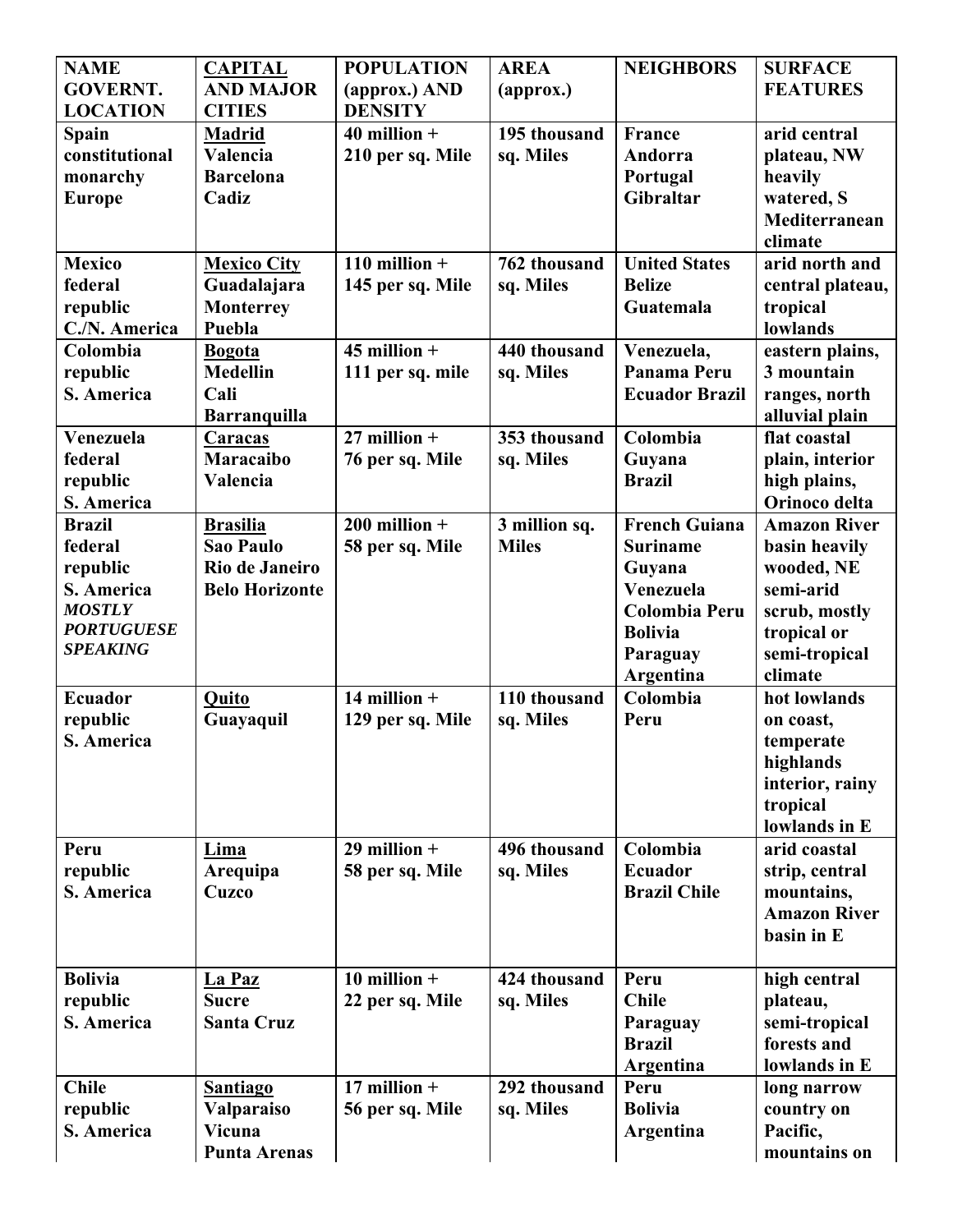| Argentina<br>republic<br>S. America         | <b>Buenos Aires</b><br>Cordoba<br><b>Rosario</b>            | $40$ million +<br>38 per sq. Mile   | 1 million sq.<br><b>Miles</b> | <b>Chile</b><br>Uruguay<br>Paraguay<br><b>Bolivia</b><br><b>Brazil</b> | E, forests and<br>plains in S,<br>desert in N<br>mountains in<br>W, wooded<br>plains E of<br>mountains,<br>treeless plains<br>in center; bleak<br>and arid in S |
|---------------------------------------------|-------------------------------------------------------------|-------------------------------------|-------------------------------|------------------------------------------------------------------------|-----------------------------------------------------------------------------------------------------------------------------------------------------------------|
| Uruguay<br>republic<br>S. America           | Montevideo                                                  | $4$ million $+$<br>52 per sq. Mile  | 68 thousand<br>sq. Miles      | Argentina<br><b>Brazil</b>                                             | rolling grassy<br>plains and<br>hills, well-<br>watered                                                                                                         |
| Paraguay<br>republic<br>S. America          | <b>Asuncion</b>                                             | $7$ million $+$<br>44 per sq. Mile  | 157 sq. Miles                 | <b>Brazil</b><br>Argentina<br><b>Bolivia</b>                           | fertile plains,<br>wooded<br>grasslands in<br>E <sub>i</sub> ; marshes<br>and scrub trees<br>in W                                                               |
| Panama<br>republic<br>C. America            | <b>Panama City</b><br>Colon                                 | $3$ million $+$<br>111 per sq. Mile | 30 thousand<br>sq. Miles      | Colombia<br><b>Costa Rica</b>                                          | coastlines on<br>Caribbean and<br>Pacific,<br>tropical rain<br>forest                                                                                           |
| <b>Costa Rica</b><br>republic<br>C. America | <b>San Jose</b><br><b>Puerto Limon</b><br><b>Puntarenas</b> | $4$ million $+$<br>211 per sq. Mile | 19 thousand<br>sq. Miles      | Panama<br>Nicaragua                                                    | coastline on<br><b>Caribbean</b> and<br>Pacific,<br>tropical<br>lowlands,<br>temperate<br>central plateau                                                       |

Other Spanish-speaking countries include **Nicaragua, Honduras, Guatemala, Belize, Cuba, the Dominican Republic, Puerto Rico,** and **El Salvador.** There are many millions of Spanish-speaking people in the **United States.**

**SPANISH II, LESSON I, EXERCISE: MATCHING/GROUPING VOCABULARY**

*Directions: From the vocabulary lists, write five words that fit the following categories. Then translate the words:*

| <b>GEOGRAPHICAL FEATURES: 03.</b> |     |                               |                            |
|-----------------------------------|-----|-------------------------------|----------------------------|
| 01                                | 04. |                               | <b>PLACES/BUILDINGS:</b>   |
| 02.                               | 05. |                               | 01.                        |
| 03.                               |     |                               | 02.                        |
| 04.                               |     | <b>STUFF YOU MIGHT CARRY:</b> | 03.                        |
| 05.                               | U L |                               | 04.                        |
|                                   | 02. |                               | 05.                        |
| <b>SURFACE TRANSPORT:</b>         | 03. |                               |                            |
| 01                                | 04. |                               | <b>ELECTRONIC/ELECTRIC</b> |
| 02.                               | 05. |                               | STUFF:                     |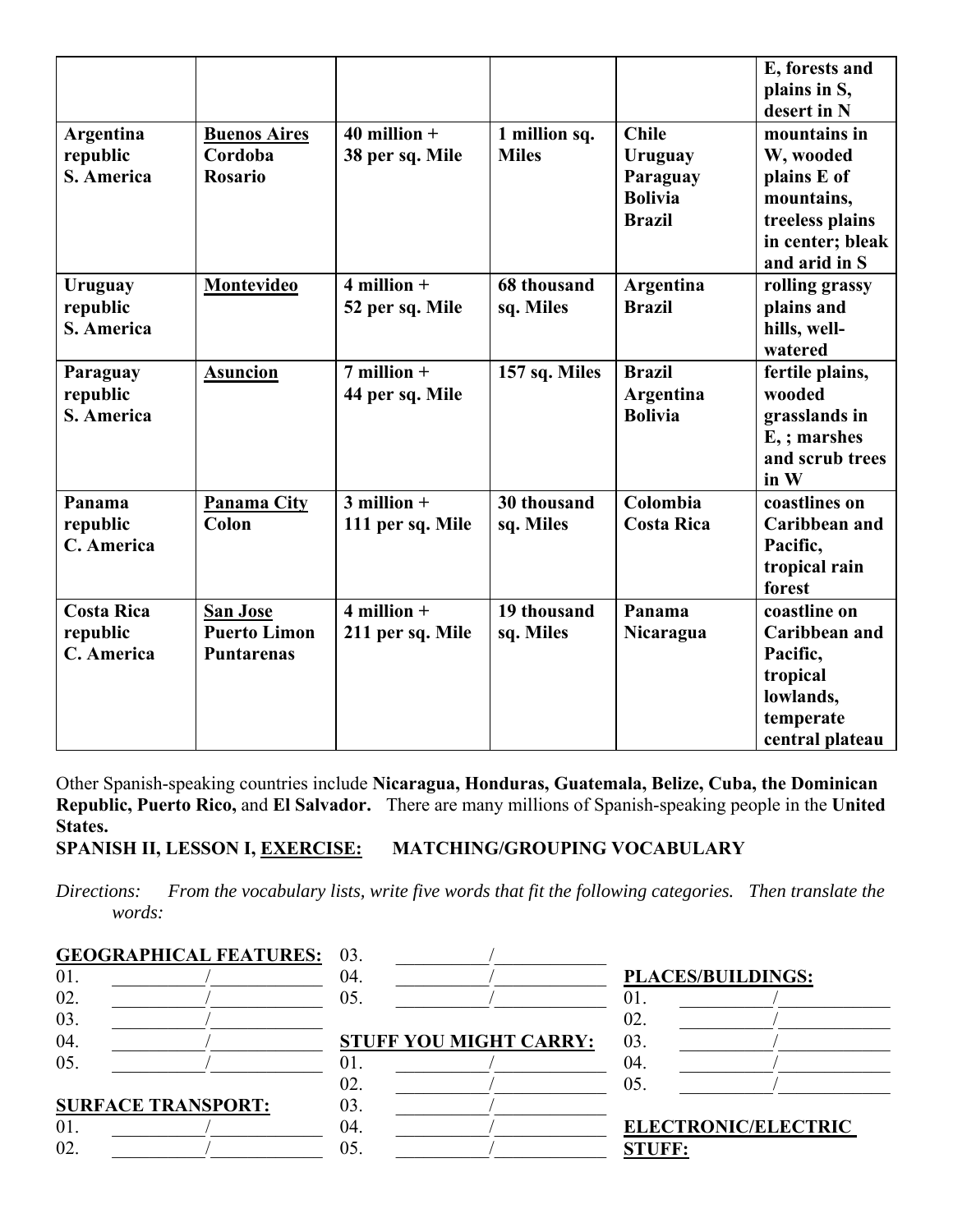| 01. | PEOPLE:    |
|-----|------------|
| 02. | 01.        |
| 03. | 02.        |
| 04. | 03.        |
| 05. | 04.        |
|     | $\sim$ $-$ |

## **WORDS OF SHAPE/SIZE:**

| 01. |  |
|-----|--|
| 02. |  |
| 03. |  |
| 04. |  |
| 05. |  |

| 1 DOI LL. |  |
|-----------|--|
| 01.       |  |
| 02.       |  |
| 03.       |  |
| 04.       |  |
| 05.       |  |
|           |  |

## PLACES IN AN AIRPORT:

| 01. |  |
|-----|--|
| 02. |  |
| 03. |  |
| 04. |  |
| 05. |  |

#### TRAVELDOCUMENTS:  $\overline{0}$

| 01. |  |
|-----|--|
| 02. |  |
| 03. |  |
| 04. |  |
| 05. |  |

## **THINGS IN/ON A VEHICLE:**

### **THINGS ON AN AIRPLANE:**

| 01. |  |
|-----|--|
| 02. |  |
| 03. |  |
| 04. |  |
| 05. |  |

#### THINGS THAT INFORM:  $01.$

| 01. |  |
|-----|--|
| 02. |  |
| 03. |  |
| 04. |  |
| 05. |  |
|     |  |

**SAFETY/HEALTH RELATED:** 

### THINGS THAT CAN DELAY:

| . .    |  |
|--------|--|
| ∽<br>1 |  |

| 03. |  |
|-----|--|
| 04. |  |
| 05. |  |

01.

01.

 $02.$ 

03.

04.

05.

01.

02.

 $01.$ 

 $02<sub>1</sub>$ 

03.

 $04.$ 

05.

 $\sqrt{2}$ 

# **UNPLEASANT THINGS:**

05.

05.

| 01.             |  |
|-----------------|--|
| $\Omega$<br>∪∠. |  |
| . .<br>. .      |  |

| . |  |
|---|--|
|   |  |

| 02. |  |
|-----|--|
| 03. |  |
| 04. |  |
| 05. |  |

**WORDS TOASK QUESTIONS:** 

# **TIME/SEQUENCE WORDS:**

 $01.$  $\prime$ 02.  $\overline{1}$ 03.  $\sqrt{ }$ 04.  $\sqrt{2}$ 05.  $\sqrt{2}$ 

# **PLACE/DIRECTION WORDS:**

# **SPANISH II, LESSON ONE, EXERCISE:**

# PRESENT PROGRESSIVE VERB FORM

Directions: Complete the following sentences with the present progressive verb form. Use the infinitive in parentheses, converting to present participle form. Then translate the sentence:

01. Es la fecha de salir a vacación, y yo mimaleta. (Hacer)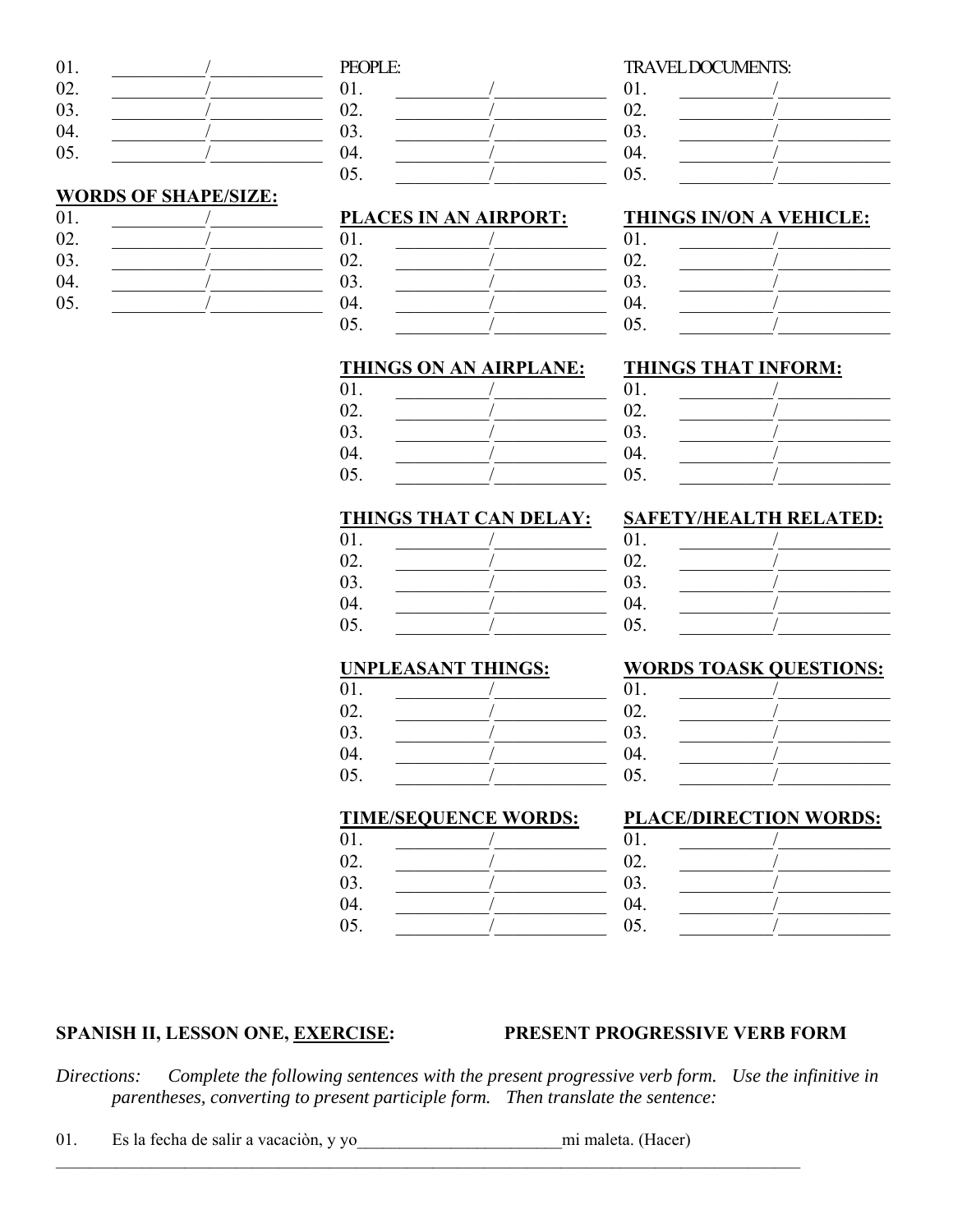| 02.               |                                                                  |                                                                                                  |  |  |  |
|-------------------|------------------------------------------------------------------|--------------------------------------------------------------------------------------------------|--|--|--|
| 03.               |                                                                  |                                                                                                  |  |  |  |
| 04.               |                                                                  |                                                                                                  |  |  |  |
| $\overline{05}$ . |                                                                  | Hay mucho tràfico, y ahora nosotros<br>sin mover en un tapòn. (Pararse)                          |  |  |  |
| 06.               | por fin! Nosotros                                                | al aeropuerto despuès del retraso. (Llegar)                                                      |  |  |  |
| 07.               |                                                                  |                                                                                                  |  |  |  |
| 08.               |                                                                  | Estoy enfrente del mostrador, y el agente me<br>el pasabordo. (Dar)                              |  |  |  |
| 09.               |                                                                  | las salidas y las llegadas de los vuelos. (Mostrar)                                              |  |  |  |
| 10.               | Ahora yo                                                         | en el aviòn. (Abordar)                                                                           |  |  |  |
| 11.               |                                                                  |                                                                                                  |  |  |  |
| 12.               |                                                                  |                                                                                                  |  |  |  |
| 13.               |                                                                  |                                                                                                  |  |  |  |
| 14.               |                                                                  | El aviòn de la pista del aeropuerto. (Despegar)                                                  |  |  |  |
| 15.               |                                                                  |                                                                                                  |  |  |  |
| 16.               |                                                                  | Ahora yo ________________________________ debido del miedo y de las nàuseas. (Vomitar)           |  |  |  |
| 17.               |                                                                  | To al servicio para lavarme la cara en el lavabo. (Ir)                                           |  |  |  |
| 18.               |                                                                  | Al volverme a mi asiento, los otros pasajeros a todos lados mermios con disgusto. (Mirar)        |  |  |  |
| 19.               |                                                                  | la llegada del vuelo al destino. (Anunciar)                                                      |  |  |  |
| 20.               |                                                                  |                                                                                                  |  |  |  |
| 21.               | aeropuerto. (Mirar)                                              | Ahora estoy afuera de la terminal, y yo____________________________las montañas no muy lejos del |  |  |  |
| 22.               |                                                                  | Una de las montañas es un volcàn, y una erupción violente. (Hacer)                               |  |  |  |
| 23.               |                                                                  | Una nube tòxica viene rapidamente en mi direcciòn, y yo del miedo. (Morir)                       |  |  |  |
| 24.               | $i$ Què $\underline{\hspace{1cm}}$ Uds. de mi vacaciòn? (Pensar) |                                                                                                  |  |  |  |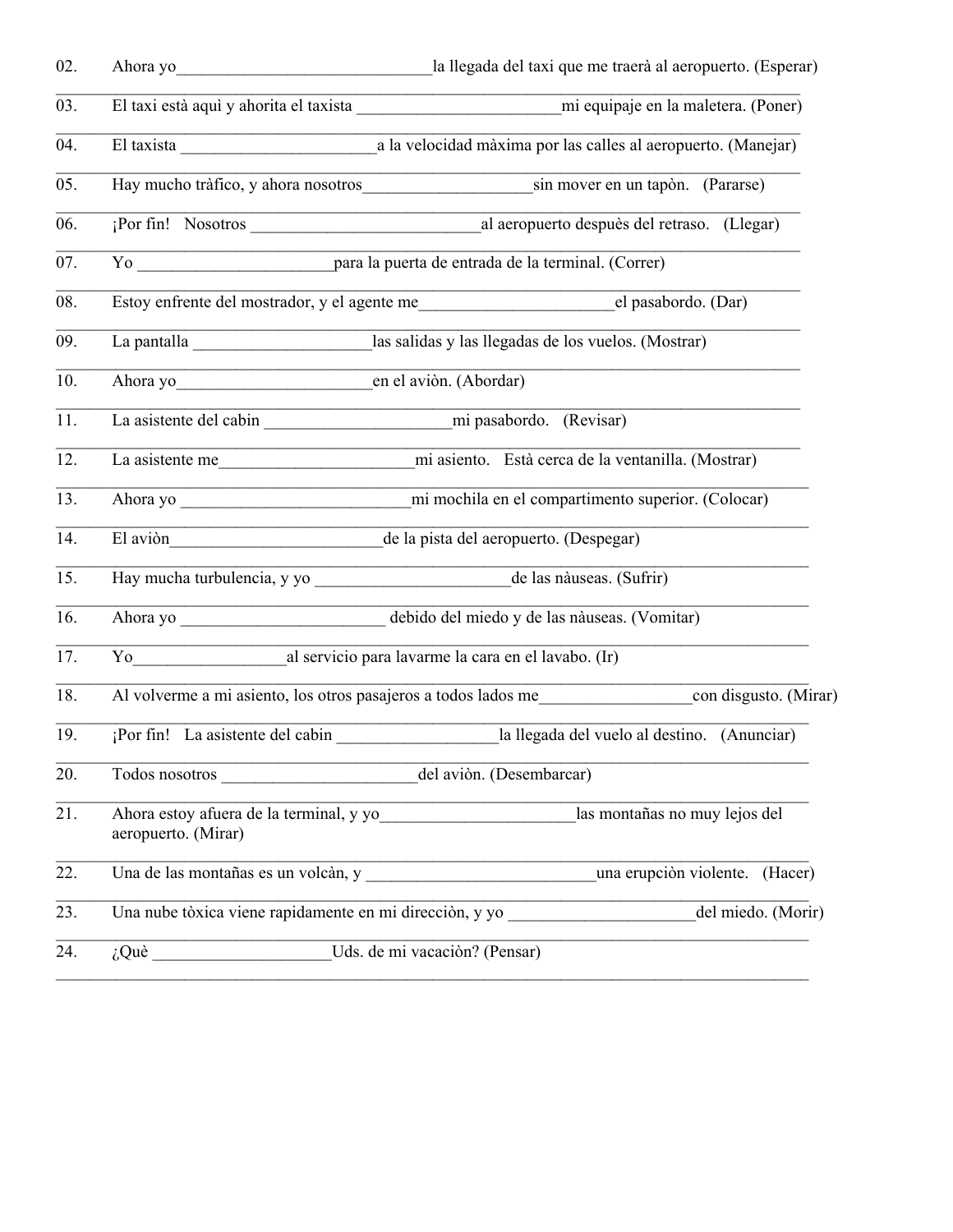# SPANISH II, LESSON ONE<u>, EXERCISE</u>: GENDER/NUMBER AGREEMENT

|     | Directions:                                                                                                 |                            |                             |                            | Write the correct Spanish form of the adjective in parentheses. Then translate the sentence/phrase:    |
|-----|-------------------------------------------------------------------------------------------------------------|----------------------------|-----------------------------|----------------------------|--------------------------------------------------------------------------------------------------------|
| 01. | El mostrador en el aeropuerto es __________(high/tall) y________(wide).                                     |                            |                             |                            |                                                                                                        |
| 02. | Los agentes detràs del mostrador estàn (nice) y _____________(hard-working).                                |                            |                             |                            |                                                                                                        |
| 03. |                                                                                                             |                            |                             |                            | La ciudad es (ancient), y las montañas en el fondo son (high) and (snowy).                             |
| 04. | Mi hermana Ilevò su libro (favorite) en su vuelo (long).                                                    |                            |                             |                            |                                                                                                        |
| 05. | Hay lineas (mysterious) en el suelo del desierto (dry/arid) en el Peru.                                     |                            |                             |                            |                                                                                                        |
| 06. |                                                                                                             |                            |                             |                            | Tenemos un carro ________(large), y tenemos que estacionarlo en un sitio de estacionar _______(small). |
| 07. | Hay una pantalla_________(new) y ________(electronic) en la pared de la terminal del aeropuerto.            |                            |                             |                            |                                                                                                        |
| 08. | Pagaremos la cuenta con nuestra tarjeta de crèdito __________(new) y _________(rectangular).                |                            |                             |                            |                                                                                                        |
| 09. | Tendremos un vuelo (long), y llegaremos en un lugar (isolated).                                             |                            |                             |                            |                                                                                                        |
| 10. | Subiremos en una escalera (estrecha), y buscaremos una oficina                                              |                            |                             |                            | (important).                                                                                           |
| 11. | El taxista (crazy) nos llevarà al aeropuerto por las calles                                                 |                            |                             |                            | (narrow).                                                                                              |
| 12. | Descubriremos los boletos (cheap) en un sitio Web no muy bien (known).                                      |                            |                             |                            |                                                                                                        |
| 13. | Descubrimos los serpientes (poisonous) en los compartimientos                                               |                            |                             |                            | (upper) del avion.                                                                                     |
| 14. | La tarifa era __________(expensive), y yo no pude pagarla.                                                  |                            |                             |                            |                                                                                                        |
| 15. | El estudiante llevò una mochila (heavy), y los agentes del control de seguridad le pidieron sus documentos. |                            |                             |                            |                                                                                                        |
| 16. | El servicio en el aviòn estaba (dirty) y (dirty) y (small).                                                 |                            |                             |                            |                                                                                                        |
| 17. | Ella puso su maleta                                                                                         |                            | (ugly) en la maletera       | (big) del taxi             | (scratched).                                                                                           |
| 18. | Hay muchas playas                                                                                           | (clean), montañas          | (high), y rìos              | (wide) en ese paìs         | (isolated).                                                                                            |
| 19. | Era un viaje                                                                                                | (difficult) por las selvas |                             | (tropical) y los desiertos | $\overline{(\text{immense})}.$                                                                         |
| 20. | Serà un vuelo                                                                                               |                            | (turbulent) y un aterrizaje | (dangerous) en una pista   | (narrow).                                                                                              |

# SPANISH II, LESSON ONE, **EXERCISE:** SUBJECT/VERB AGREEMENT

*Directions: Write the correct conjugated verb form in the specified verb tense:*

| 01. | F1              | correr (future)      |
|-----|-----------------|----------------------|
| 02. | <b>Nosotros</b> | ir (preterite)       |
| 03. | La niña         | hablar (conditional) |
| 04. | Ese perro       | ladrar (imperfect)   |
| 05. | Las taxistas    | llegar (future)      |
| 06. | Yο              | pensar (imperfect)   |
| 07  | El aviòn        | despegar (future)    |

| 08. | Ella          | conocer(preterite)     |
|-----|---------------|------------------------|
| 09. | Mi amigo      | contestar(conditional) |
| 10. | La señora     | patinar(imperfect)     |
| 11. | Los turistas  | preparar(future)       |
| 12. | Ese agente    | mostrar (preterite)    |
| 13. | El aviòn      | aterrizar (future)     |
| 14. | El socorristo | ayudar (conditional)   |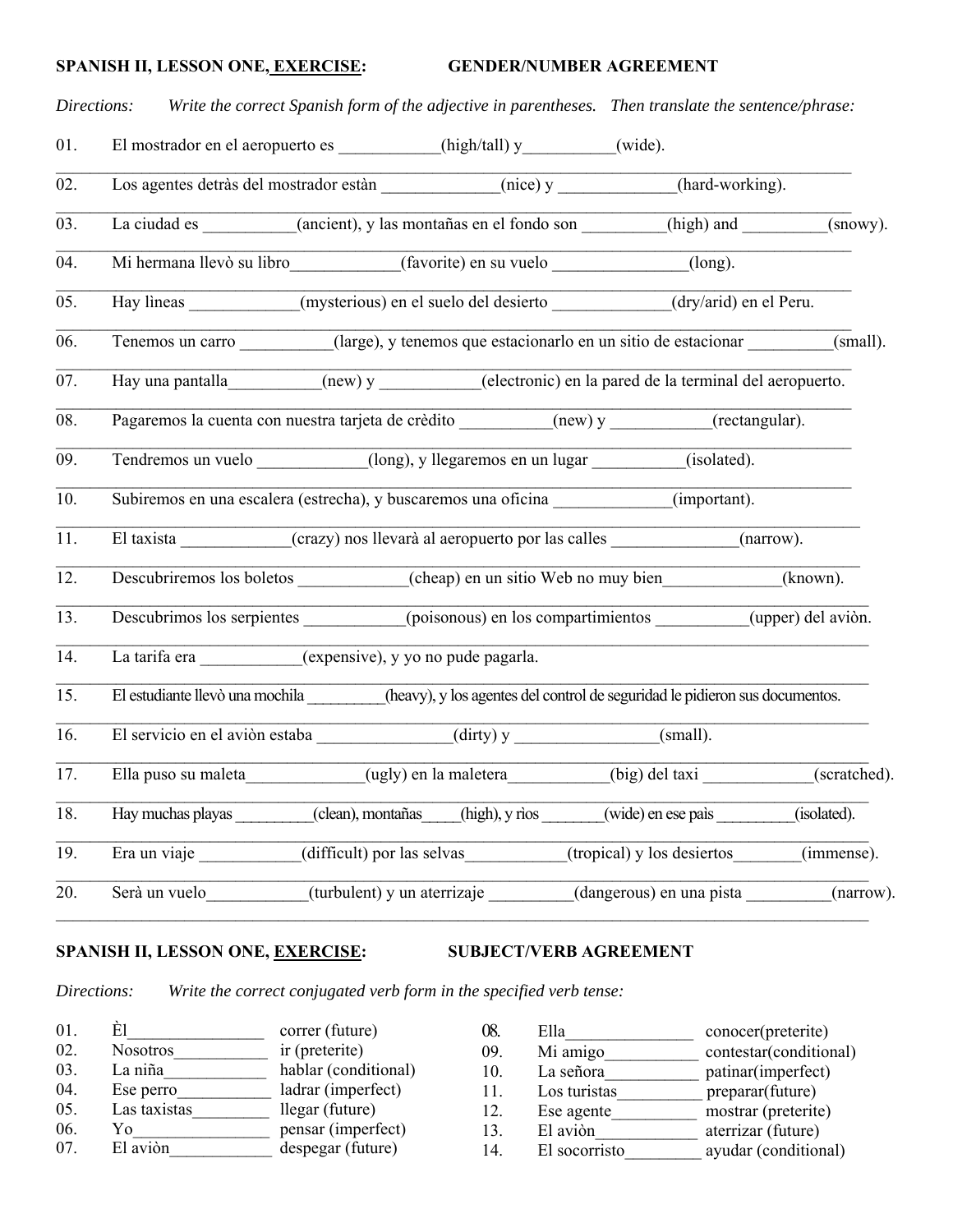## **SPANISH II, LESSON ONE, EXERCISE: DIALOGUE TRANSLATION**

#### *Directions: Translate the following story into English:*

 Un dìa, Magdalena saliò de la casa para empezar su vacaciòn. El taxi le esperaba para ella en la calle enfrente de su casa. Ella le diò sus maletas al taxista, y èl las puso en la maletera. El taxista manejò como lunàtico por las calles estrechas del vecindario. Magdalena tenìa mucho miedo, y le dijo a èl que tenga cuidado. El taxista continuò a manejar a la velocidad màxima posible. Por fin, despuès de pararse en un tapòn, llegaron al aeropuerto.

 Magdalena, sufriendo de mucho estrès, pagò la tarifa, y el taxista saliò. Ella corriò rapidamente con sus maletas a la puerta de entrada de la terminal. Un maletero la ayudò con las maletas. Magdalena llegò al mostrador, y le mostrò su boleto de ida y vuelta al agente. El agente sacò sus maletas y le diò a ella un pasabordo. Ella tenìa muy de prisa. Llegò al aviòn, y lo abordò. La asistente del cabin mirò a su pasabordo, y a ella le mostrò su asiento de ventanilla.

 El aviòn despegò. Despuès de unos minutos, habìa mucha turbulencia. Magdalena tenìa mucho miedo, lo mismo como en el taxi. Ella empezò a vomitar en un saco que estaba en un bolsillo del asiento enfrente de ella. Por fin, la turbulencia desapareciò, y el resto del vuelo era tranquilo.

 El aviòn aterrizò en la pista del aeropuerto de su destino. Al desembarcar del aviòn, Magdalena mirò a las montañas altas y nevadas no muy lejos del aeropuerto. Un taxi, esta vez con un taxista sensible, la llevò a su hotel. Un portero llevò sus maletas a su cuarto, y Magdalena no sufriò mas del estrès.

 $\mathcal{L}_\mathcal{L} = \mathcal{L}_\mathcal{L} = \mathcal{L}_\mathcal{L} = \mathcal{L}_\mathcal{L} = \mathcal{L}_\mathcal{L} = \mathcal{L}_\mathcal{L} = \mathcal{L}_\mathcal{L} = \mathcal{L}_\mathcal{L} = \mathcal{L}_\mathcal{L} = \mathcal{L}_\mathcal{L} = \mathcal{L}_\mathcal{L} = \mathcal{L}_\mathcal{L} = \mathcal{L}_\mathcal{L} = \mathcal{L}_\mathcal{L} = \mathcal{L}_\mathcal{L} = \mathcal{L}_\mathcal{L} = \mathcal{L}_\mathcal{L}$  $\mathcal{L}_\mathcal{L} = \mathcal{L}_\mathcal{L} = \mathcal{L}_\mathcal{L} = \mathcal{L}_\mathcal{L} = \mathcal{L}_\mathcal{L} = \mathcal{L}_\mathcal{L} = \mathcal{L}_\mathcal{L} = \mathcal{L}_\mathcal{L} = \mathcal{L}_\mathcal{L} = \mathcal{L}_\mathcal{L} = \mathcal{L}_\mathcal{L} = \mathcal{L}_\mathcal{L} = \mathcal{L}_\mathcal{L} = \mathcal{L}_\mathcal{L} = \mathcal{L}_\mathcal{L} = \mathcal{L}_\mathcal{L} = \mathcal{L}_\mathcal{L}$  $\mathcal{L}_\mathcal{L} = \mathcal{L}_\mathcal{L} = \mathcal{L}_\mathcal{L} = \mathcal{L}_\mathcal{L} = \mathcal{L}_\mathcal{L} = \mathcal{L}_\mathcal{L} = \mathcal{L}_\mathcal{L} = \mathcal{L}_\mathcal{L} = \mathcal{L}_\mathcal{L} = \mathcal{L}_\mathcal{L} = \mathcal{L}_\mathcal{L} = \mathcal{L}_\mathcal{L} = \mathcal{L}_\mathcal{L} = \mathcal{L}_\mathcal{L} = \mathcal{L}_\mathcal{L} = \mathcal{L}_\mathcal{L} = \mathcal{L}_\mathcal{L}$  $\mathcal{L}_\mathcal{L} = \mathcal{L}_\mathcal{L} = \mathcal{L}_\mathcal{L} = \mathcal{L}_\mathcal{L} = \mathcal{L}_\mathcal{L} = \mathcal{L}_\mathcal{L} = \mathcal{L}_\mathcal{L} = \mathcal{L}_\mathcal{L} = \mathcal{L}_\mathcal{L} = \mathcal{L}_\mathcal{L} = \mathcal{L}_\mathcal{L} = \mathcal{L}_\mathcal{L} = \mathcal{L}_\mathcal{L} = \mathcal{L}_\mathcal{L} = \mathcal{L}_\mathcal{L} = \mathcal{L}_\mathcal{L} = \mathcal{L}_\mathcal{L}$  $\_$  $\mathcal{L}_\mathcal{L} = \mathcal{L}_\mathcal{L} = \mathcal{L}_\mathcal{L} = \mathcal{L}_\mathcal{L} = \mathcal{L}_\mathcal{L} = \mathcal{L}_\mathcal{L} = \mathcal{L}_\mathcal{L} = \mathcal{L}_\mathcal{L} = \mathcal{L}_\mathcal{L} = \mathcal{L}_\mathcal{L} = \mathcal{L}_\mathcal{L} = \mathcal{L}_\mathcal{L} = \mathcal{L}_\mathcal{L} = \mathcal{L}_\mathcal{L} = \mathcal{L}_\mathcal{L} = \mathcal{L}_\mathcal{L} = \mathcal{L}_\mathcal{L}$ 

 $\_$  $\mathcal{L}_\mathcal{L} = \mathcal{L}_\mathcal{L} = \mathcal{L}_\mathcal{L} = \mathcal{L}_\mathcal{L} = \mathcal{L}_\mathcal{L} = \mathcal{L}_\mathcal{L} = \mathcal{L}_\mathcal{L} = \mathcal{L}_\mathcal{L} = \mathcal{L}_\mathcal{L} = \mathcal{L}_\mathcal{L} = \mathcal{L}_\mathcal{L} = \mathcal{L}_\mathcal{L} = \mathcal{L}_\mathcal{L} = \mathcal{L}_\mathcal{L} = \mathcal{L}_\mathcal{L} = \mathcal{L}_\mathcal{L} = \mathcal{L}_\mathcal{L}$  $\mathcal{L}_\mathcal{L} = \mathcal{L}_\mathcal{L} = \mathcal{L}_\mathcal{L} = \mathcal{L}_\mathcal{L} = \mathcal{L}_\mathcal{L} = \mathcal{L}_\mathcal{L} = \mathcal{L}_\mathcal{L} = \mathcal{L}_\mathcal{L} = \mathcal{L}_\mathcal{L} = \mathcal{L}_\mathcal{L} = \mathcal{L}_\mathcal{L} = \mathcal{L}_\mathcal{L} = \mathcal{L}_\mathcal{L} = \mathcal{L}_\mathcal{L} = \mathcal{L}_\mathcal{L} = \mathcal{L}_\mathcal{L} = \mathcal{L}_\mathcal{L}$  $\mathcal{L}_\mathcal{L} = \mathcal{L}_\mathcal{L} = \mathcal{L}_\mathcal{L} = \mathcal{L}_\mathcal{L} = \mathcal{L}_\mathcal{L} = \mathcal{L}_\mathcal{L} = \mathcal{L}_\mathcal{L} = \mathcal{L}_\mathcal{L} = \mathcal{L}_\mathcal{L} = \mathcal{L}_\mathcal{L} = \mathcal{L}_\mathcal{L} = \mathcal{L}_\mathcal{L} = \mathcal{L}_\mathcal{L} = \mathcal{L}_\mathcal{L} = \mathcal{L}_\mathcal{L} = \mathcal{L}_\mathcal{L} = \mathcal{L}_\mathcal{L}$  $\_$  $\mathcal{L}_\mathcal{L} = \mathcal{L}_\mathcal{L} = \mathcal{L}_\mathcal{L} = \mathcal{L}_\mathcal{L} = \mathcal{L}_\mathcal{L} = \mathcal{L}_\mathcal{L} = \mathcal{L}_\mathcal{L} = \mathcal{L}_\mathcal{L} = \mathcal{L}_\mathcal{L} = \mathcal{L}_\mathcal{L} = \mathcal{L}_\mathcal{L} = \mathcal{L}_\mathcal{L} = \mathcal{L}_\mathcal{L} = \mathcal{L}_\mathcal{L} = \mathcal{L}_\mathcal{L} = \mathcal{L}_\mathcal{L} = \mathcal{L}_\mathcal{L}$  $\mathcal{L}_\mathcal{L} = \mathcal{L}_\mathcal{L} = \mathcal{L}_\mathcal{L} = \mathcal{L}_\mathcal{L} = \mathcal{L}_\mathcal{L} = \mathcal{L}_\mathcal{L} = \mathcal{L}_\mathcal{L} = \mathcal{L}_\mathcal{L} = \mathcal{L}_\mathcal{L} = \mathcal{L}_\mathcal{L} = \mathcal{L}_\mathcal{L} = \mathcal{L}_\mathcal{L} = \mathcal{L}_\mathcal{L} = \mathcal{L}_\mathcal{L} = \mathcal{L}_\mathcal{L} = \mathcal{L}_\mathcal{L} = \mathcal{L}_\mathcal{L}$ 

 $\_$  $\mathcal{L}_\mathcal{L} = \mathcal{L}_\mathcal{L} = \mathcal{L}_\mathcal{L} = \mathcal{L}_\mathcal{L} = \mathcal{L}_\mathcal{L} = \mathcal{L}_\mathcal{L} = \mathcal{L}_\mathcal{L} = \mathcal{L}_\mathcal{L} = \mathcal{L}_\mathcal{L} = \mathcal{L}_\mathcal{L} = \mathcal{L}_\mathcal{L} = \mathcal{L}_\mathcal{L} = \mathcal{L}_\mathcal{L} = \mathcal{L}_\mathcal{L} = \mathcal{L}_\mathcal{L} = \mathcal{L}_\mathcal{L} = \mathcal{L}_\mathcal{L}$  $\mathcal{L}_\mathcal{L} = \mathcal{L}_\mathcal{L} = \mathcal{L}_\mathcal{L} = \mathcal{L}_\mathcal{L} = \mathcal{L}_\mathcal{L} = \mathcal{L}_\mathcal{L} = \mathcal{L}_\mathcal{L} = \mathcal{L}_\mathcal{L} = \mathcal{L}_\mathcal{L} = \mathcal{L}_\mathcal{L} = \mathcal{L}_\mathcal{L} = \mathcal{L}_\mathcal{L} = \mathcal{L}_\mathcal{L} = \mathcal{L}_\mathcal{L} = \mathcal{L}_\mathcal{L} = \mathcal{L}_\mathcal{L} = \mathcal{L}_\mathcal{L}$  $\_$  $\mathcal{L}_\mathcal{L} = \mathcal{L}_\mathcal{L} = \mathcal{L}_\mathcal{L} = \mathcal{L}_\mathcal{L} = \mathcal{L}_\mathcal{L} = \mathcal{L}_\mathcal{L} = \mathcal{L}_\mathcal{L} = \mathcal{L}_\mathcal{L} = \mathcal{L}_\mathcal{L} = \mathcal{L}_\mathcal{L} = \mathcal{L}_\mathcal{L} = \mathcal{L}_\mathcal{L} = \mathcal{L}_\mathcal{L} = \mathcal{L}_\mathcal{L} = \mathcal{L}_\mathcal{L} = \mathcal{L}_\mathcal{L} = \mathcal{L}_\mathcal{L}$  $\mathcal{L}_\mathcal{L} = \mathcal{L}_\mathcal{L} = \mathcal{L}_\mathcal{L} = \mathcal{L}_\mathcal{L} = \mathcal{L}_\mathcal{L} = \mathcal{L}_\mathcal{L} = \mathcal{L}_\mathcal{L} = \mathcal{L}_\mathcal{L} = \mathcal{L}_\mathcal{L} = \mathcal{L}_\mathcal{L} = \mathcal{L}_\mathcal{L} = \mathcal{L}_\mathcal{L} = \mathcal{L}_\mathcal{L} = \mathcal{L}_\mathcal{L} = \mathcal{L}_\mathcal{L} = \mathcal{L}_\mathcal{L} = \mathcal{L}_\mathcal{L}$ 

 $\mathcal{L}_\mathcal{L} = \mathcal{L}_\mathcal{L} = \mathcal{L}_\mathcal{L} = \mathcal{L}_\mathcal{L} = \mathcal{L}_\mathcal{L} = \mathcal{L}_\mathcal{L} = \mathcal{L}_\mathcal{L} = \mathcal{L}_\mathcal{L} = \mathcal{L}_\mathcal{L} = \mathcal{L}_\mathcal{L} = \mathcal{L}_\mathcal{L} = \mathcal{L}_\mathcal{L} = \mathcal{L}_\mathcal{L} = \mathcal{L}_\mathcal{L} = \mathcal{L}_\mathcal{L} = \mathcal{L}_\mathcal{L} = \mathcal{L}_\mathcal{L}$  $\mathcal{L}_\mathcal{L} = \mathcal{L}_\mathcal{L} = \mathcal{L}_\mathcal{L} = \mathcal{L}_\mathcal{L} = \mathcal{L}_\mathcal{L} = \mathcal{L}_\mathcal{L} = \mathcal{L}_\mathcal{L} = \mathcal{L}_\mathcal{L} = \mathcal{L}_\mathcal{L} = \mathcal{L}_\mathcal{L} = \mathcal{L}_\mathcal{L} = \mathcal{L}_\mathcal{L} = \mathcal{L}_\mathcal{L} = \mathcal{L}_\mathcal{L} = \mathcal{L}_\mathcal{L} = \mathcal{L}_\mathcal{L} = \mathcal{L}_\mathcal{L}$  $\mathcal{L}_\mathcal{L} = \mathcal{L}_\mathcal{L} = \mathcal{L}_\mathcal{L} = \mathcal{L}_\mathcal{L} = \mathcal{L}_\mathcal{L} = \mathcal{L}_\mathcal{L} = \mathcal{L}_\mathcal{L} = \mathcal{L}_\mathcal{L} = \mathcal{L}_\mathcal{L} = \mathcal{L}_\mathcal{L} = \mathcal{L}_\mathcal{L} = \mathcal{L}_\mathcal{L} = \mathcal{L}_\mathcal{L} = \mathcal{L}_\mathcal{L} = \mathcal{L}_\mathcal{L} = \mathcal{L}_\mathcal{L} = \mathcal{L}_\mathcal{L}$  $\mathcal{L}_\mathcal{L} = \mathcal{L}_\mathcal{L} = \mathcal{L}_\mathcal{L} = \mathcal{L}_\mathcal{L} = \mathcal{L}_\mathcal{L} = \mathcal{L}_\mathcal{L} = \mathcal{L}_\mathcal{L} = \mathcal{L}_\mathcal{L} = \mathcal{L}_\mathcal{L} = \mathcal{L}_\mathcal{L} = \mathcal{L}_\mathcal{L} = \mathcal{L}_\mathcal{L} = \mathcal{L}_\mathcal{L} = \mathcal{L}_\mathcal{L} = \mathcal{L}_\mathcal{L} = \mathcal{L}_\mathcal{L} = \mathcal{L}_\mathcal{L}$ 

 $\mathcal{L}_\text{max} = \frac{1}{2} \sum_{i=1}^n \mathcal{L}_\text{max}(\mathbf{z}_i - \mathbf{z}_i)$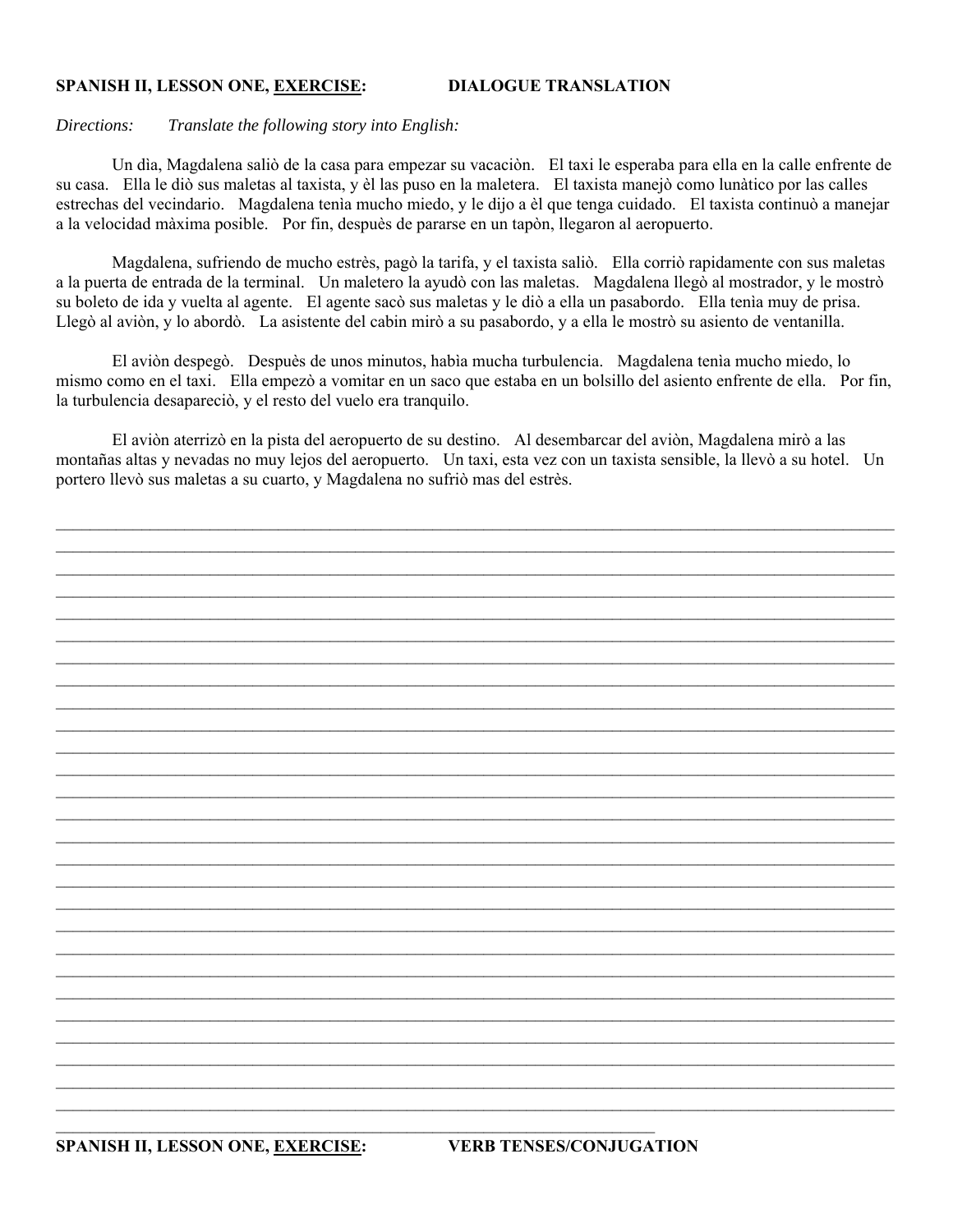# *Directions: Translate the phrase. Then change the verb to the indicated tenses.*

| 01.                                                        | El agente revisa el documento. conditional                                                                           |        |                                                                                                                                    | 14. | Nosotros salimos de las afueras. |
|------------------------------------------------------------|----------------------------------------------------------------------------------------------------------------------|--------|------------------------------------------------------------------------------------------------------------------------------------|-----|----------------------------------|
|                                                            |                                                                                                                      |        |                                                                                                                                    |     |                                  |
|                                                            |                                                                                                                      |        |                                                                                                                                    |     |                                  |
|                                                            |                                                                                                                      |        |                                                                                                                                    |     |                                  |
|                                                            |                                                                                                                      | 08.    | El compartamiento està lleno.                                                                                                      |     |                                  |
|                                                            |                                                                                                                      |        |                                                                                                                                    |     |                                  |
| 02.                                                        | El aviòn aterriza en la pista.                                                                                       |        |                                                                                                                                    |     |                                  |
|                                                            | <u> 1989 - Johann Stein, marwolaethau a bhann an t-Amhair an t-Amhair an t-Amhair an t-Amhair an t-Amhair an t-A</u> |        |                                                                                                                                    |     |                                  |
|                                                            |                                                                                                                      |        | future                                                                                                                             |     |                                  |
|                                                            |                                                                                                                      |        |                                                                                                                                    |     |                                  |
|                                                            |                                                                                                                      |        |                                                                                                                                    |     |                                  |
|                                                            |                                                                                                                      | 09.    | El taxista maneja a la velocidad màxima.                                                                                           |     |                                  |
| 03.                                                        | El pasajero se sienta aquì.                                                                                          |        | preterite                                                                                                                          |     |                                  |
|                                                            |                                                                                                                      |        |                                                                                                                                    |     |                                  |
|                                                            |                                                                                                                      |        |                                                                                                                                    |     |                                  |
|                                                            |                                                                                                                      |        |                                                                                                                                    |     |                                  |
|                                                            |                                                                                                                      |        |                                                                                                                                    |     |                                  |
|                                                            |                                                                                                                      | 10.    | El estudiante lleva la mochila.                                                                                                    |     |                                  |
| 04.                                                        | La turista corre a la terminal.                                                                                      |        | preterite                                                                                                                          |     |                                  |
|                                                            |                                                                                                                      |        |                                                                                                                                    |     |                                  |
|                                                            |                                                                                                                      |        |                                                                                                                                    |     |                                  |
|                                                            |                                                                                                                      |        |                                                                                                                                    |     |                                  |
|                                                            |                                                                                                                      |        |                                                                                                                                    |     |                                  |
|                                                            |                                                                                                                      | 11.    | La agente me da el pasabordo.                                                                                                      |     |                                  |
| 05.                                                        | Los pasajeros estàn en fila.                                                                                         |        | <u> 2002 - Jan James James James James James James James James James James James James James James James James Ja</u><br>preterite |     |                                  |
|                                                            |                                                                                                                      |        |                                                                                                                                    |     |                                  |
|                                                            |                                                                                                                      | future |                                                                                                                                    |     |                                  |
|                                                            |                                                                                                                      |        | conditional                                                                                                                        |     |                                  |
|                                                            | future                                                                                                               |        |                                                                                                                                    |     |                                  |
|                                                            |                                                                                                                      | 12.    | Ella viaja en un vuelo internacional.                                                                                              |     |                                  |
| 06.                                                        | El taxi se para en el tapòn.                                                                                         |        |                                                                                                                                    |     |                                  |
| <u> 1989 - Johann Barbara, martxa alemaniar amerikan a</u> |                                                                                                                      |        |                                                                                                                                    |     |                                  |
|                                                            |                                                                                                                      |        |                                                                                                                                    |     |                                  |
|                                                            | future                                                                                                               |        |                                                                                                                                    |     |                                  |
|                                                            |                                                                                                                      | 13.    | Mi amigo entra en la terminal.                                                                                                     |     |                                  |
|                                                            |                                                                                                                      |        |                                                                                                                                    |     |                                  |
| 07.                                                        | El vuelo empieza ahora.                                                                                              |        | preterite                                                                                                                          |     |                                  |
|                                                            |                                                                                                                      |        |                                                                                                                                    |     |                                  |
| preterite                                                  |                                                                                                                      | future |                                                                                                                                    |     |                                  |
|                                                            |                                                                                                                      |        |                                                                                                                                    |     |                                  |
| future                                                     |                                                                                                                      |        |                                                                                                                                    |     |                                  |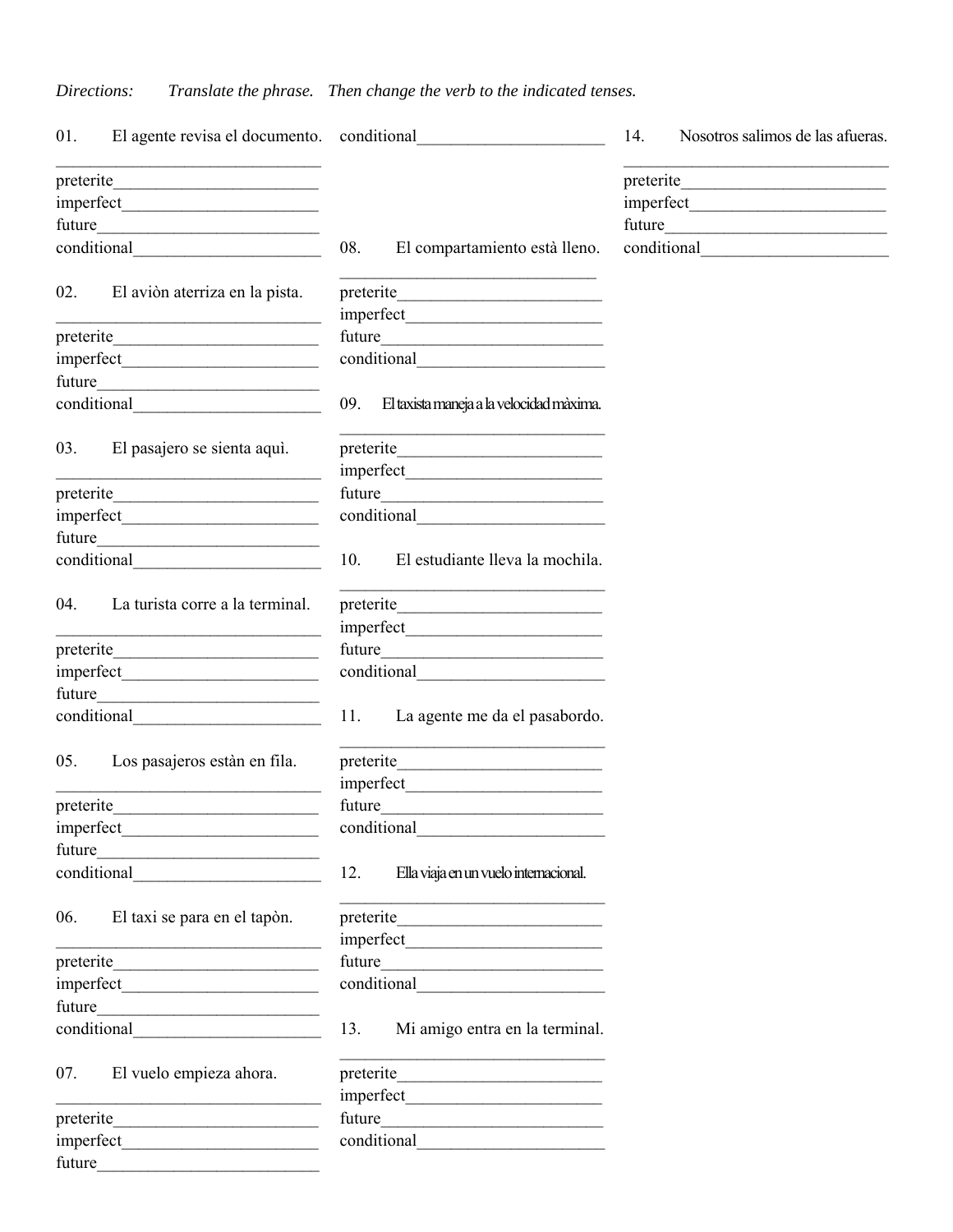| 15.                                         | El aviòn despega en mal tiempo.                                                                                                                     | imperfect                                                                                 |                                                                     |                                       |                              |                                                              |                                                                 |  |  |
|---------------------------------------------|-----------------------------------------------------------------------------------------------------------------------------------------------------|-------------------------------------------------------------------------------------------|---------------------------------------------------------------------|---------------------------------------|------------------------------|--------------------------------------------------------------|-----------------------------------------------------------------|--|--|
|                                             |                                                                                                                                                     |                                                                                           | future<br><u> 1980 - Johann Barbara, martxa alemaniar a</u>         |                                       |                              |                                                              | El asistente me muestra mi asiento.                             |  |  |
| preterite                                   | <u> 1980 - Johann Barn, mars ann an t-Amhain Aonaich an t-Aonaich an t-Aonaich ann an t-Aonaich ann an t-Aonaich</u>                                | conditional<br>the control of the control of the control of the control of the control of |                                                                     |                                       |                              |                                                              |                                                                 |  |  |
|                                             |                                                                                                                                                     |                                                                                           |                                                                     |                                       |                              |                                                              | preterite                                                       |  |  |
| future                                      | <u> Listen de la componenta</u>                                                                                                                     | 18.                                                                                       |                                                                     |                                       | Esa señora mira el paisaje.  |                                                              |                                                                 |  |  |
|                                             | conditional<br><u> 1980 - Johann Barbara, martxa alemaniar a</u>                                                                                    |                                                                                           |                                                                     |                                       |                              | future<br><u> 1989 - Johann John Stein, fransk politik (</u> |                                                                 |  |  |
|                                             |                                                                                                                                                     | preterite                                                                                 |                                                                     |                                       |                              |                                                              | conditional<br><u> 1986 - Andrea Station Barbara, ameri</u> kan |  |  |
| Yo compro mi boleto en un sitio Web.<br>16. |                                                                                                                                                     |                                                                                           |                                                                     |                                       |                              |                                                              |                                                                 |  |  |
|                                             |                                                                                                                                                     |                                                                                           | future<br><u> 1989 - Johann John Stone, mensk politik (d. 1989)</u> |                                       |                              | 21.                                                          | Ella factura sus maletas.                                       |  |  |
| preterite                                   |                                                                                                                                                     |                                                                                           |                                                                     |                                       |                              |                                                              |                                                                 |  |  |
|                                             |                                                                                                                                                     |                                                                                           |                                                                     |                                       |                              | preterite                                                    |                                                                 |  |  |
| future                                      |                                                                                                                                                     | 19.<br>El pasajero sufre del estrès.                                                      |                                                                     |                                       |                              |                                                              |                                                                 |  |  |
|                                             | conditional                                                                                                                                         |                                                                                           |                                                                     |                                       |                              | future                                                       |                                                                 |  |  |
|                                             |                                                                                                                                                     |                                                                                           |                                                                     | conditional                           |                              |                                                              |                                                                 |  |  |
|                                             |                                                                                                                                                     |                                                                                           |                                                                     |                                       |                              |                                                              |                                                                 |  |  |
| 17.                                         | Los socorristas llegan pronto.                                                                                                                      |                                                                                           |                                                                     |                                       |                              |                                                              |                                                                 |  |  |
|                                             |                                                                                                                                                     | future                                                                                    |                                                                     |                                       |                              |                                                              |                                                                 |  |  |
|                                             | preterite                                                                                                                                           |                                                                                           |                                                                     |                                       |                              |                                                              |                                                                 |  |  |
|                                             | <b>SPANISH II, LESSON ONE, EXERCISE:</b><br>Directions:<br>Translate the following sentences into Spanish, using the correct familiar command form: |                                                                                           |                                                                     |                                       | <b>IMPERATIVES/COMMANDS</b>  |                                                              |                                                                 |  |  |
|                                             |                                                                                                                                                     |                                                                                           |                                                                     |                                       |                              |                                                              |                                                                 |  |  |
| 01.                                         | Check your luggage at the counter.                                                                                                                  |                                                                                           |                                                                     | 14.                                   |                              |                                                              | Look at the mountains in the background.                        |  |  |
| 02.                                         | Show me your ticket.                                                                                                                                |                                                                                           |                                                                     | 15.<br>Get off the airplane.          |                              |                                                              |                                                                 |  |  |
| 03.                                         | Carry the luggage to the terminal.                                                                                                                  |                                                                                           |                                                                     | Teach us how to speak Spanish.<br>16. |                              |                                                              |                                                                 |  |  |
| 04.                                         | Put the suitcase in the trunk of the taxi.                                                                                                          |                                                                                           |                                                                     | 17.                                   | Ask him how to drive a taxi. |                                                              |                                                                 |  |  |
| 05.                                         | Get on the airplane now.                                                                                                                            |                                                                                           |                                                                     | 18.                                   |                              | Pack your suitcase before leaving.                           |                                                                 |  |  |
| 06.                                         | Sit down in the seat.                                                                                                                               |                                                                                           |                                                                     |                                       |                              | Choose the widest street.                                    |                                                                 |  |  |
| 07.                                         | Get out of the taxicab.                                                                                                                             |                                                                                           |                                                                     |                                       |                              | Fasten your seatbelt.                                        |                                                                 |  |  |
| 08.                                         | Drink this water.                                                                                                                                   |                                                                                           |                                                                     | 21.                                   |                              | Begin the test right now.                                    |                                                                 |  |  |
| 09.                                         | Write your destination here.                                                                                                                        |                                                                                           |                                                                     |                                       |                              | Describe the mountains.                                      |                                                                 |  |  |
| 10.                                         | Answer the questions carefully.                                                                                                                     |                                                                                           |                                                                     | 23.                                   |                              | Identify the dead cow.                                       |                                                                 |  |  |
| 11.                                         | Study the information about the country.                                                                                                            |                                                                                           |                                                                     |                                       |                              | Match the cities to the countries.                           |                                                                 |  |  |
| 12.                                         | Listen to the words.                                                                                                                                |                                                                                           |                                                                     |                                       |                              | Read the information on the screen.                          |                                                                 |  |  |
| 13.                                         | Leave the house at eight in the morning.                                                                                                            |                                                                                           |                                                                     |                                       |                              | Tell me the correct answer.                                  |                                                                 |  |  |
|                                             |                                                                                                                                                     |                                                                                           |                                                                     |                                       |                              |                                                              |                                                                 |  |  |

### **SPANISH II, LESSON ONE, EXERCISE: DIALOGUE (GROUP)**

*Directions: With partners I assign to you, plan a trip to a Spanish-speaking country. This must include conversation planning a trip, preparing for the trip, leaving the house, getting to the airport, obtaining a ticket and boarding pass, getting onto the airplane, flying, and arriving at your destination. Include conversation about sites you might visit or places you might see in the chosen country. You must be*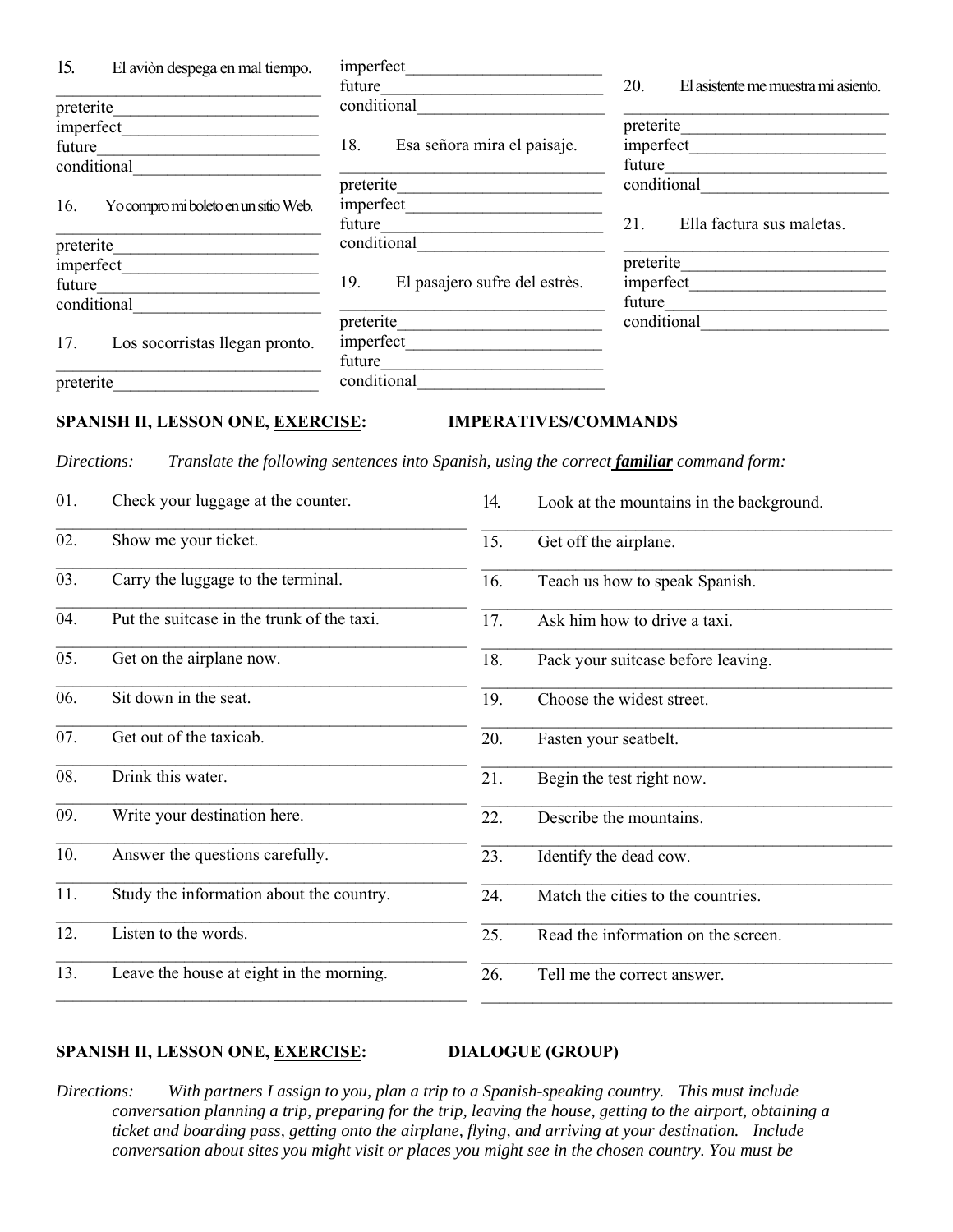*prepared to read/perform this in class. Spoken parts might include a couple of fellow travelers, a taxi driver, a porter, an agent, a flight attendant, etc.*

### **SPANISH II, LESSON ONE, EXERCISE: PROJECT (INDIVIDUAL)**

*Directions: Create a PowerPoint (or other such presentation software), a printed and illustrated brochure, a set of detailed and illustrated instructions*, *or a multi-cell cartoon, connected with taking a trip by airplane to a Spanish-speaking country. Present it in class.*

 $\mathcal{L}_\mathcal{L} = \mathcal{L}_\mathcal{L} = \mathcal{L}_\mathcal{L} = \mathcal{L}_\mathcal{L} = \mathcal{L}_\mathcal{L} = \mathcal{L}_\mathcal{L} = \mathcal{L}_\mathcal{L} = \mathcal{L}_\mathcal{L} = \mathcal{L}_\mathcal{L} = \mathcal{L}_\mathcal{L} = \mathcal{L}_\mathcal{L} = \mathcal{L}_\mathcal{L} = \mathcal{L}_\mathcal{L} = \mathcal{L}_\mathcal{L} = \mathcal{L}_\mathcal{L} = \mathcal{L}_\mathcal{L} = \mathcal{L}_\mathcal{L}$ 

 $\mathcal{L}_\mathcal{L} = \mathcal{L}_\mathcal{L} = \mathcal{L}_\mathcal{L} = \mathcal{L}_\mathcal{L} = \mathcal{L}_\mathcal{L} = \mathcal{L}_\mathcal{L} = \mathcal{L}_\mathcal{L} = \mathcal{L}_\mathcal{L} = \mathcal{L}_\mathcal{L} = \mathcal{L}_\mathcal{L} = \mathcal{L}_\mathcal{L} = \mathcal{L}_\mathcal{L} = \mathcal{L}_\mathcal{L} = \mathcal{L}_\mathcal{L} = \mathcal{L}_\mathcal{L} = \mathcal{L}_\mathcal{L} = \mathcal{L}_\mathcal{L}$ 

 $\mathcal{L}_\mathcal{L} = \mathcal{L}_\mathcal{L} = \mathcal{L}_\mathcal{L} = \mathcal{L}_\mathcal{L} = \mathcal{L}_\mathcal{L} = \mathcal{L}_\mathcal{L} = \mathcal{L}_\mathcal{L} = \mathcal{L}_\mathcal{L} = \mathcal{L}_\mathcal{L} = \mathcal{L}_\mathcal{L} = \mathcal{L}_\mathcal{L} = \mathcal{L}_\mathcal{L} = \mathcal{L}_\mathcal{L} = \mathcal{L}_\mathcal{L} = \mathcal{L}_\mathcal{L} = \mathcal{L}_\mathcal{L} = \mathcal{L}_\mathcal{L}$ 

 $\mathcal{L}_\mathcal{L} = \mathcal{L}_\mathcal{L} = \mathcal{L}_\mathcal{L} = \mathcal{L}_\mathcal{L} = \mathcal{L}_\mathcal{L} = \mathcal{L}_\mathcal{L} = \mathcal{L}_\mathcal{L} = \mathcal{L}_\mathcal{L} = \mathcal{L}_\mathcal{L} = \mathcal{L}_\mathcal{L} = \mathcal{L}_\mathcal{L} = \mathcal{L}_\mathcal{L} = \mathcal{L}_\mathcal{L} = \mathcal{L}_\mathcal{L} = \mathcal{L}_\mathcal{L} = \mathcal{L}_\mathcal{L} = \mathcal{L}_\mathcal{L}$ 

 $\mathcal{L}_\mathcal{L} = \mathcal{L}_\mathcal{L} = \mathcal{L}_\mathcal{L} = \mathcal{L}_\mathcal{L} = \mathcal{L}_\mathcal{L} = \mathcal{L}_\mathcal{L} = \mathcal{L}_\mathcal{L} = \mathcal{L}_\mathcal{L} = \mathcal{L}_\mathcal{L} = \mathcal{L}_\mathcal{L} = \mathcal{L}_\mathcal{L} = \mathcal{L}_\mathcal{L} = \mathcal{L}_\mathcal{L} = \mathcal{L}_\mathcal{L} = \mathcal{L}_\mathcal{L} = \mathcal{L}_\mathcal{L} = \mathcal{L}_\mathcal{L}$ 

 $\mathcal{L}_\mathcal{L} = \mathcal{L}_\mathcal{L} = \mathcal{L}_\mathcal{L} = \mathcal{L}_\mathcal{L} = \mathcal{L}_\mathcal{L} = \mathcal{L}_\mathcal{L} = \mathcal{L}_\mathcal{L} = \mathcal{L}_\mathcal{L} = \mathcal{L}_\mathcal{L} = \mathcal{L}_\mathcal{L} = \mathcal{L}_\mathcal{L} = \mathcal{L}_\mathcal{L} = \mathcal{L}_\mathcal{L} = \mathcal{L}_\mathcal{L} = \mathcal{L}_\mathcal{L} = \mathcal{L}_\mathcal{L} = \mathcal{L}_\mathcal{L}$ 

 $\mathcal{L}_\mathcal{L} = \mathcal{L}_\mathcal{L} = \mathcal{L}_\mathcal{L} = \mathcal{L}_\mathcal{L} = \mathcal{L}_\mathcal{L} = \mathcal{L}_\mathcal{L} = \mathcal{L}_\mathcal{L} = \mathcal{L}_\mathcal{L} = \mathcal{L}_\mathcal{L} = \mathcal{L}_\mathcal{L} = \mathcal{L}_\mathcal{L} = \mathcal{L}_\mathcal{L} = \mathcal{L}_\mathcal{L} = \mathcal{L}_\mathcal{L} = \mathcal{L}_\mathcal{L} = \mathcal{L}_\mathcal{L} = \mathcal{L}_\mathcal{L}$ 

 $\mathcal{L}_\mathcal{L} = \mathcal{L}_\mathcal{L} = \mathcal{L}_\mathcal{L} = \mathcal{L}_\mathcal{L} = \mathcal{L}_\mathcal{L} = \mathcal{L}_\mathcal{L} = \mathcal{L}_\mathcal{L} = \mathcal{L}_\mathcal{L} = \mathcal{L}_\mathcal{L} = \mathcal{L}_\mathcal{L} = \mathcal{L}_\mathcal{L} = \mathcal{L}_\mathcal{L} = \mathcal{L}_\mathcal{L} = \mathcal{L}_\mathcal{L} = \mathcal{L}_\mathcal{L} = \mathcal{L}_\mathcal{L} = \mathcal{L}_\mathcal{L}$ 

\_\_\_\_\_\_\_\_\_\_\_\_\_\_\_\_\_\_\_\_\_\_\_\_\_\_\_\_\_\_\_\_\_\_\_\_\_\_\_\_\_\_\_\_\_\_\_\_\_\_\_\_\_\_\_\_\_\_\_\_\_\_\_\_\_\_\_\_\_\_\_\_\_\_\_\_\_\_\_\_\_\_\_\_\_\_\_\_\_\_\_\_\_\_

# **SPANISH II, LESSON ONE, EXERCISE: PRONOUNS/VERB AGREEMENT**

*Directions: Fill in the correct pronoun to match the verb; then translate the sentence:*

01. El pasajero diò al agente boleto de ida y vuelta. (IDO/POSS)

02. Ahora estoy haciendo maleta para vacaciòn. (PER/POSS/POSS)

03. Las asistentes del cabin dieron almohadas y revistas a los pasajeros. (IDO)

04. Di a Juan como estàs (IDO/PER)

05. Las niñas jugaban con muñecas. (POSS)

06. Se peinarà el cabello antes de poner compa. (PER/REF/POSS)

07. compramos boletos de un sitio Web. (PER/POSS)

08. **prohibe fumar en el aviòn.** (REF)

09. Las muchachas buscaban asientos en el aviòn. (POSS)

10. \_\_\_\_\_\_asiento allì està en el pasillo, y \_\_\_\_\_pienso que es el \_\_\_\_\_\_\_\_. (DEM/PER/POSS)

11. Pregùnta\_\_\_\_\_\_\_\_a Magdalena de que color son \_\_\_\_\_\_\_\_\_calcetines. (IDO/POSS)

12. Mi amiga està en la terminal, y està facturando equipaje. (PER/POSS)  $\mathcal{L}_\mathcal{L} = \mathcal{L}_\mathcal{L} = \mathcal{L}_\mathcal{L} = \mathcal{L}_\mathcal{L} = \mathcal{L}_\mathcal{L} = \mathcal{L}_\mathcal{L} = \mathcal{L}_\mathcal{L} = \mathcal{L}_\mathcal{L} = \mathcal{L}_\mathcal{L} = \mathcal{L}_\mathcal{L} = \mathcal{L}_\mathcal{L} = \mathcal{L}_\mathcal{L} = \mathcal{L}_\mathcal{L} = \mathcal{L}_\mathcal{L} = \mathcal{L}_\mathcal{L} = \mathcal{L}_\mathcal{L} = \mathcal{L}_\mathcal{L}$ 

- 13. **ensaba en llevar** libro favorito en el aviòn, pero yo olvidè. (PER/POSS/DO) \_\_\_\_\_\_\_\_\_\_\_\_\_\_\_\_\_\_\_\_\_\_\_\_\_\_\_\_\_\_\_\_\_\_\_\_\_\_\_\_\_\_\_\_\_\_\_\_\_\_\_\_\_\_\_\_\_\_\_\_\_\_\_\_\_\_\_\_\_\_\_\_\_\_\_\_\_\_\_\_\_\_\_\_\_\_\_\_\_\_\_\_\_\_
- 14. contractions to the visitaremos and primos en Colombia to verano. (PER/POSS/DEM)  $\mathcal{L}_\mathcal{L} = \mathcal{L}_\mathcal{L} = \mathcal{L}_\mathcal{L} = \mathcal{L}_\mathcal{L} = \mathcal{L}_\mathcal{L} = \mathcal{L}_\mathcal{L} = \mathcal{L}_\mathcal{L} = \mathcal{L}_\mathcal{L} = \mathcal{L}_\mathcal{L} = \mathcal{L}_\mathcal{L} = \mathcal{L}_\mathcal{L} = \mathcal{L}_\mathcal{L} = \mathcal{L}_\mathcal{L} = \mathcal{L}_\mathcal{L} = \mathcal{L}_\mathcal{L} = \mathcal{L}_\mathcal{L} = \mathcal{L}_\mathcal{L}$
- 15. Ella pagarìa la tarifa del taxi con tarjeta de crèdito, pero no tiene en bolsa. (POSS/DO/POSS) \_\_\_\_\_\_\_\_\_\_\_\_\_\_\_\_\_\_\_\_\_\_\_\_\_\_\_\_\_\_\_\_\_\_\_\_\_\_\_\_\_\_\_\_\_\_\_\_\_\_\_\_\_\_\_\_\_\_\_\_\_\_\_\_\_\_\_\_\_\_\_\_\_\_\_\_\_\_\_\_\_\_\_\_\_\_\_\_\_\_\_\_\_\_

 $\mathcal{L}_\mathcal{L} = \mathcal{L}_\mathcal{L} = \mathcal{L}_\mathcal{L} = \mathcal{L}_\mathcal{L} = \mathcal{L}_\mathcal{L} = \mathcal{L}_\mathcal{L} = \mathcal{L}_\mathcal{L} = \mathcal{L}_\mathcal{L} = \mathcal{L}_\mathcal{L} = \mathcal{L}_\mathcal{L} = \mathcal{L}_\mathcal{L} = \mathcal{L}_\mathcal{L} = \mathcal{L}_\mathcal{L} = \mathcal{L}_\mathcal{L} = \mathcal{L}_\mathcal{L} = \mathcal{L}_\mathcal{L} = \mathcal{L}_\mathcal{L}$ 

 $\mathcal{L}_\mathcal{L} = \mathcal{L}_\mathcal{L} = \mathcal{L}_\mathcal{L} = \mathcal{L}_\mathcal{L} = \mathcal{L}_\mathcal{L} = \mathcal{L}_\mathcal{L} = \mathcal{L}_\mathcal{L} = \mathcal{L}_\mathcal{L} = \mathcal{L}_\mathcal{L} = \mathcal{L}_\mathcal{L} = \mathcal{L}_\mathcal{L} = \mathcal{L}_\mathcal{L} = \mathcal{L}_\mathcal{L} = \mathcal{L}_\mathcal{L} = \mathcal{L}_\mathcal{L} = \mathcal{L}_\mathcal{L} = \mathcal{L}_\mathcal{L}$ 

- 16. Ella buscò \_\_\_\_\_\_\_\_tarjeta de crèdito, pero no pudo descubrir\_\_\_\_\_\_. (POSS/DO)
- 17. Yo puse mochila en compartimiento superior encima del asiento. (POSS/DEM)